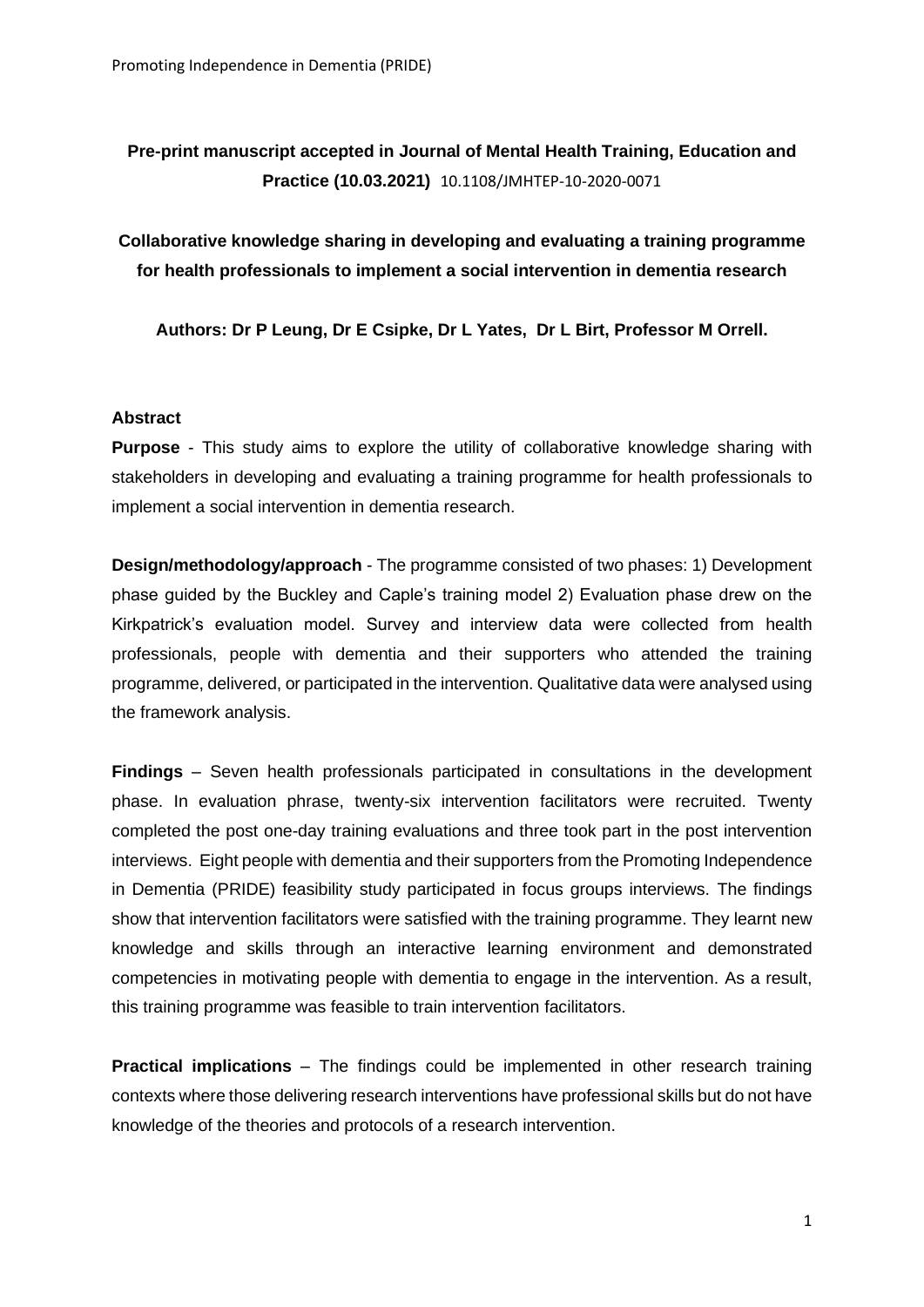**Originality/value** – This study provided insights into the value of collaborative knowledge sharing between academic researchers and multiple non-academic stakeholders that generated knowledge and maximised power through building new capacities and alliances.

#### **Background**

People with dementia need to access timely appropriate treatments, receive relevant advice, and support such as advocacy or homecare services (Lea 2015). Dementia advice services in the UK provide specialist support to those diagnosed with dementia and their families at any stage of the illness (Dementia Advisers survey 2016). Fontaine and colleagues (2011) evaluated the impact of dementia advice services reporting that dementia advisors providing support from the point of diagnosis could play a vital role in promoting independence and enhancing well-being of people with dementia. In the UK, becoming a dementia advisor requires a National Vocational Qualification (NVQ) level 3 in care or equivalent in a health and social care related subjects. The report of Fontaine and colleagues (2011) specified that dementia advisors' role is to provide a range of information, address the most common issues related to the diagnosis of dementia and signpost services to improve wellbeing for both the person and their family. Research also highlights that dementia advisors are required to be knowledgeable about a wide range of dementia-related issues, such cognitive, physical and social activities which helped to promote independence in people with dementia (Clarke *et al.,* 2011; Cornwell & Waite 2012).

Two systematic reviews have identified a range of studies adopting different methods to investigate the impact of training to improve dementia education (Fossey *et al.,* 2014; Surr *et al.,* 2017). However, training programmes specially designed to enable health professionals to become psychosocial intervention facilitators to promote independence in people with dementia is limited (Alzheimer's Society 2017; Fontaine *et al.,* 2011; Improving Quality of Care Working Group 2015). The term "psychosocial intervention facilitators" refers as practitioners from various health professional background include dementia advisors, nurses, occupational therapists, or researchers who are trained to deliver psychosocial interventions. Their role in research is to deliver psychosocial interventions to people with dementia which can be distinctly different from their everyday working. Therefore, it is important to optimise the use of a collaborative knowledge sharing approach to achieve a high-quality training programme. Collaborative knowledge sharing plays a vital role in bring people together to create new knowledge by mutual sharing ideas through communication and discussions during the process of developing and evaluating education and training programmes (Kumaraswamy & Chitali 2012). In the context of this study, knowledge sharing refers to the process of working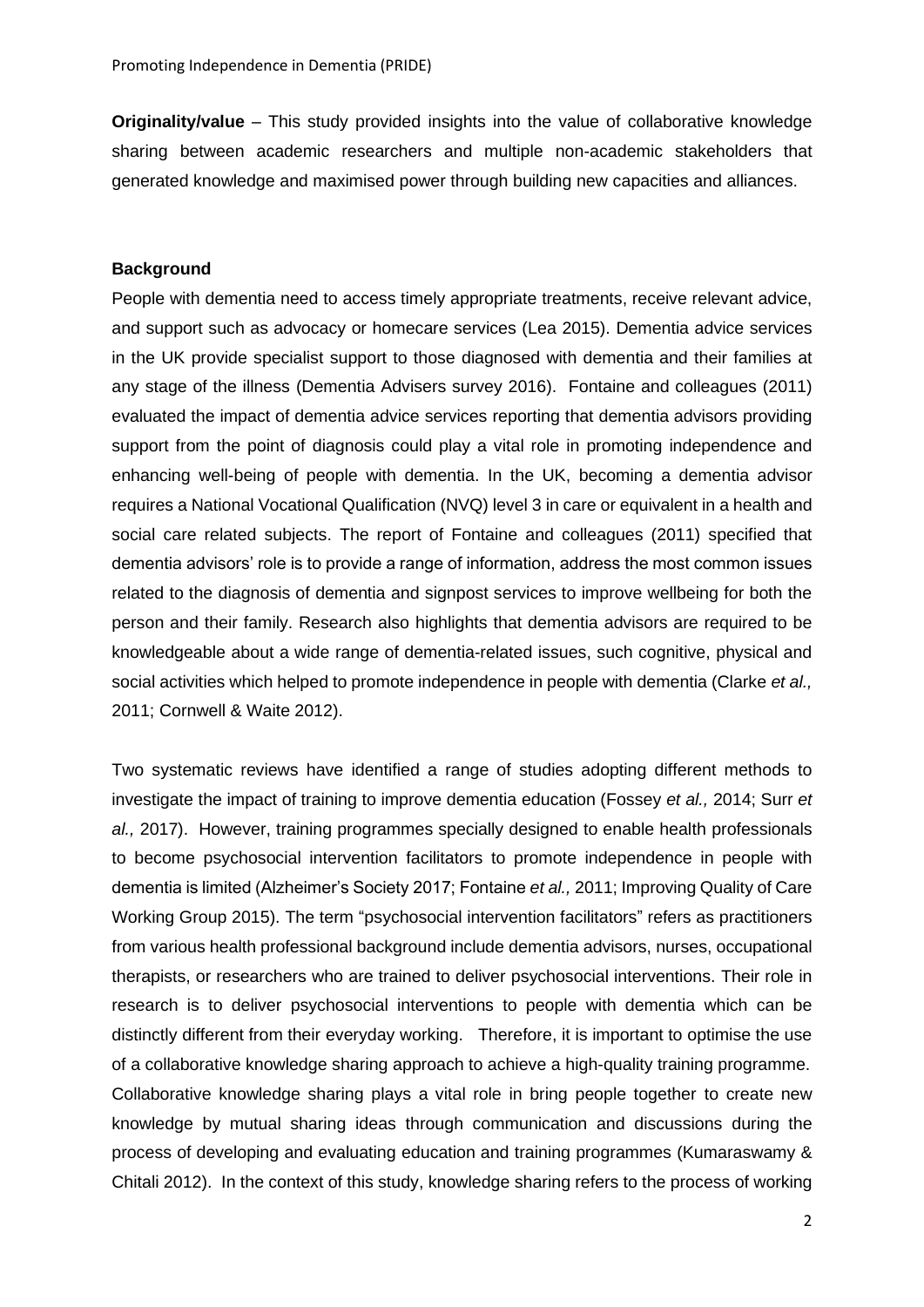collaboratively between academic researchers and multiple non-academic stakeholders to generate knowledge and share of power (Kothari *et al.,* 2017).

Studies implemented a full cycle of developing education and training programmes in dementia is limited. (Surr *et al.,* 2017). Therefore, theoretical model of the training development of Buckley and Caple (2000) (e.g investigating training needs, design training, delivery training and assess the effectiveness of the training) can provide ways to open new approaches to enhance the knowledge sharing process. A further limitation that many studies only focused on one or two levels of the Kirkpatrick evaluation model (2006) Thus, utilising the four-level model of the Kirkpatrick (e.g. reactions, learning, behaviour and results) provides a useful tool to assess interrelationships of each level to achieve the efficacy of the evaluation (Surr et al., 2017). Whilst many quantitative studies focus on evaluating the effectiveness of the training programme for health professionals, adding qualitative methods provides new insights into how health professionals experience transferring this learning to their practice (Sandelowski *et al.,* 1997).

This study aims to explore the utility of collaborative knowledge sharing with stakeholders in developing and evaluating a training programme for health professionals to implement the Promoting Independence in Dementia (PRIDE) social intervention in dementia research. A qualitative study aims to explore intervention facilitators, people with dementia and their supporters' experiences and perceptions of participating in the PRIDE training programme and implementing a social intervention.

#### *Promoting independence in dementia manualised social intervention*

The PRIDE study aimed to assess whether a social intervention was feasible and acceptable in people with dementia, their supporters and intervention facilitators. A total of 34 dyads of people with dementia and their supporters living in the community were recruited through four NHS Foundation Trusts across England. Participants and their supporters took part in the three-session intervention, with outcome measures collected at baseline and follow-up. To evaluate acceptability, focus groups and interviews were conducted with a subsample of participants and intervention facilitators (Csipke *et al.,* 2020).

Yates and colleagues (2019) developed the PRIDE social manualised intervention which offered a range of case studies, information, and resources to help people with dementia to explore and plan for their day-to-day activities. The activities were designed to help people stay active, remain involved in decision-making, and maintain their social connections. The use of the manual was supported by three sessions with an intervention facilitator. Intervention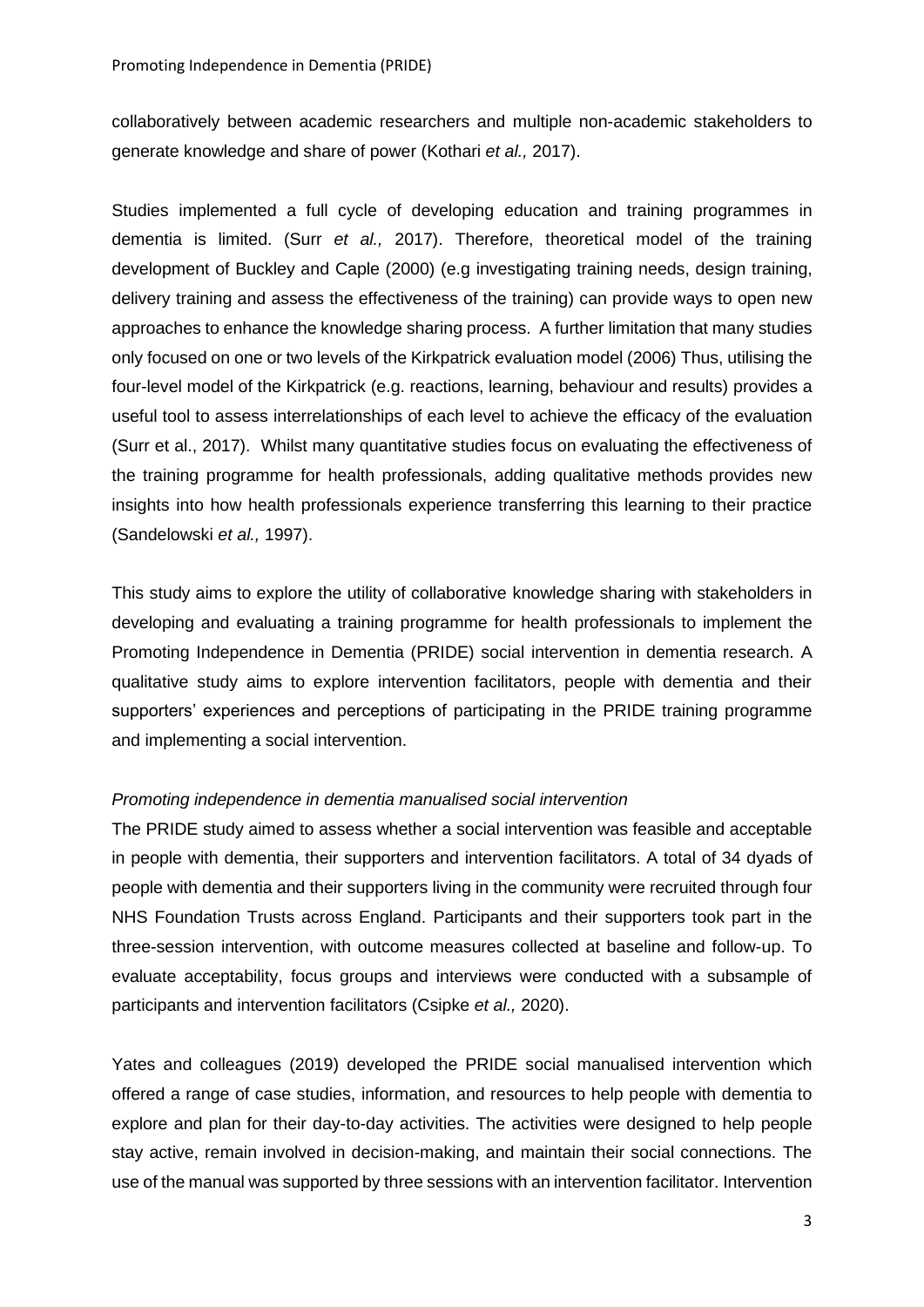facilitators were trained to deliver the intervention in three 60-90-minute sessions at participants own homes. Each session was one month apart. The intervention aimed to equip the person with dementia and their supporters to participate in activities. The intervention facilitators worked together with the person with dementia and their supporters using the PRIDE materials to identify the person's social participation needs and help them access resources already available or how to seek out for new resources in order to support them to plan activities.

#### **Methods**

There were two phases to this present study: firstly, the development of the training programme guided by the Buckley and Caple's training model (2000), then the evaluation phase drew on Kirkpatrick's evaluation model (2006) to assess the effectiveness of the training programme. We report each phase discretely. Figure 1 provides an illustration of the research activity in each phase. People with dementia and their supporters gave informed consent to participate in the qualitative study.

#### *Phase 1 – Development of Promoting Independence in Dementia training programme*

The PRIDE training programme was developed to train intervention facilitators to deliver the social intervention to people with dementia and their supporters. The theory and the practice of Buckley and Caple (2000) training model was utilised to develop the PRIDE training progamme. This training model consisted of 1) investigating training needs, 2) designing training, 3) delivering training, and 4) evaluating the effectiveness of training (this process is demonstrated in phase 2).

#### *Phase 2 - Evaluating the effectiveness of training programme*

The Kirkpatrick's evaluation model (2006) comprised of:1) reactions (e.g. measures of intervention facilitators' levels of satisfaction with the training); 2) learning (e.g. what intervention facilitators learned from the training); 3) behaviour (e.g. whether intervention facilitators utilised new knowledge and skills from the training to put in practical work) which was measured using qualitative written questionnaires, individual and focus groups interviews with intervention facilitators, people with dementia and their supporters.; and 4) results (e.g. the impact of the training on delivering the intervention to people with dementia) training programme on the PRIDE research.

#### *Procedure and data collection*

Health professionals from NHS research teams and voluntary organisations registered to participate in the training development. We aimed to recruit dementia advisors who worked in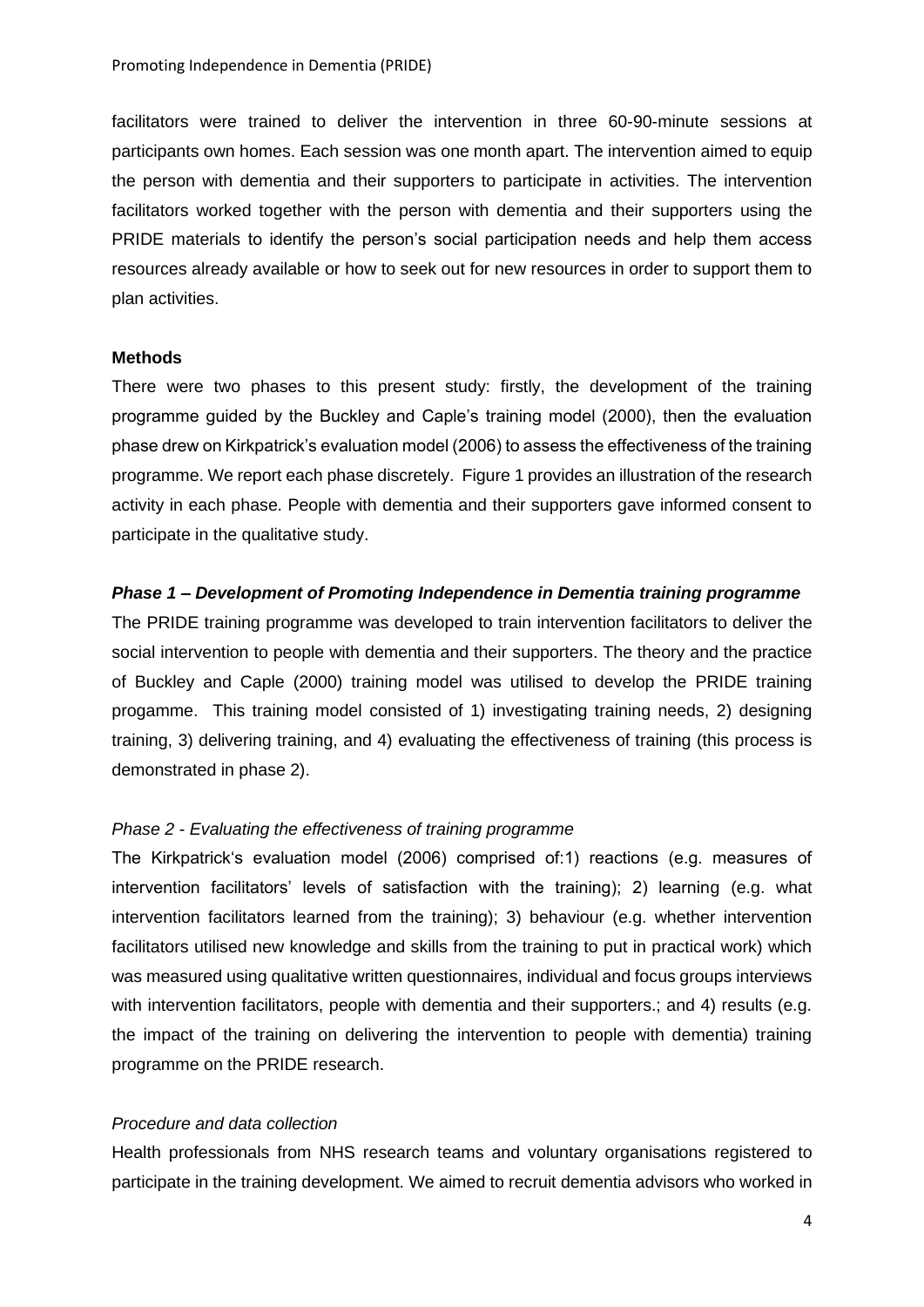voluntary organisations and train them to became intervention facilitators to deliver the PRIDE social intervention to people with dementia and their supporters. However, the availability of intervention facilitators from the dementia advisor workforce was limited due to their high workload and a delay in local commissioning arrangements. To overcome these obstacles, we also recruited intervention facilitators from NHS settings, such as dementia nurses and clinical dementia researchers. The training programme was delivered by members of the PRIDE research team who had been involved in the development of the PRIDE social intervention and all had previous experience of running training programs. It was a one-day training, consisting of lectures, interactive groups activities, role-play, and reflection. Managers and staff not planning to deliver the intervention were invited to attend the training to learn information to support their team members during the study.

#### *Data collection includes three phases:*

In phase 1 – A scoping review was conducted to investigate the training needs for intervention facilitators. Consultations with dementia health professionals including dementia advisors, and psychologists were conducted to identify their current role, existing working knowledge and learning needs. The consultation topic guide was developed based on Buckley and Caple (2000) training model and a scoping review Table 1a.

In phase 2 - the quantitative and the qualitative evaluation data were collected in three ways: 1) At the end of the training day, intervention facilitators completed an anonymised questionnaire. The questionnaire measured; 1. satisfaction with training, 2. whether training met objectives; 3. appropriateness of the length, 4. appropriateness of the level; 5. pace. Intervention facilitators also responded to open-ended questions about their reactions to training and reflecting on their learning on the day Table 1b.

2) Each intervention facilitator was assigned one to three interventions (cases). Each intervention consisted of 3 sessions of 60-90 minutes. After intervention facilitators completed delivering the intervention sessions (approximately three months after the training day), they were invited to a semi-structure interview. The interview guide focused on intervention facilitators gaining and using skills and knowledge from the training programme to deliver the intervention Table 1c. This data was triangulated with the reports from people with dementia and their supporters who participated in focus groups exploring their experiences and perceptions of working with the intervention facilitators during the PRIDE social Intervention Table 1d.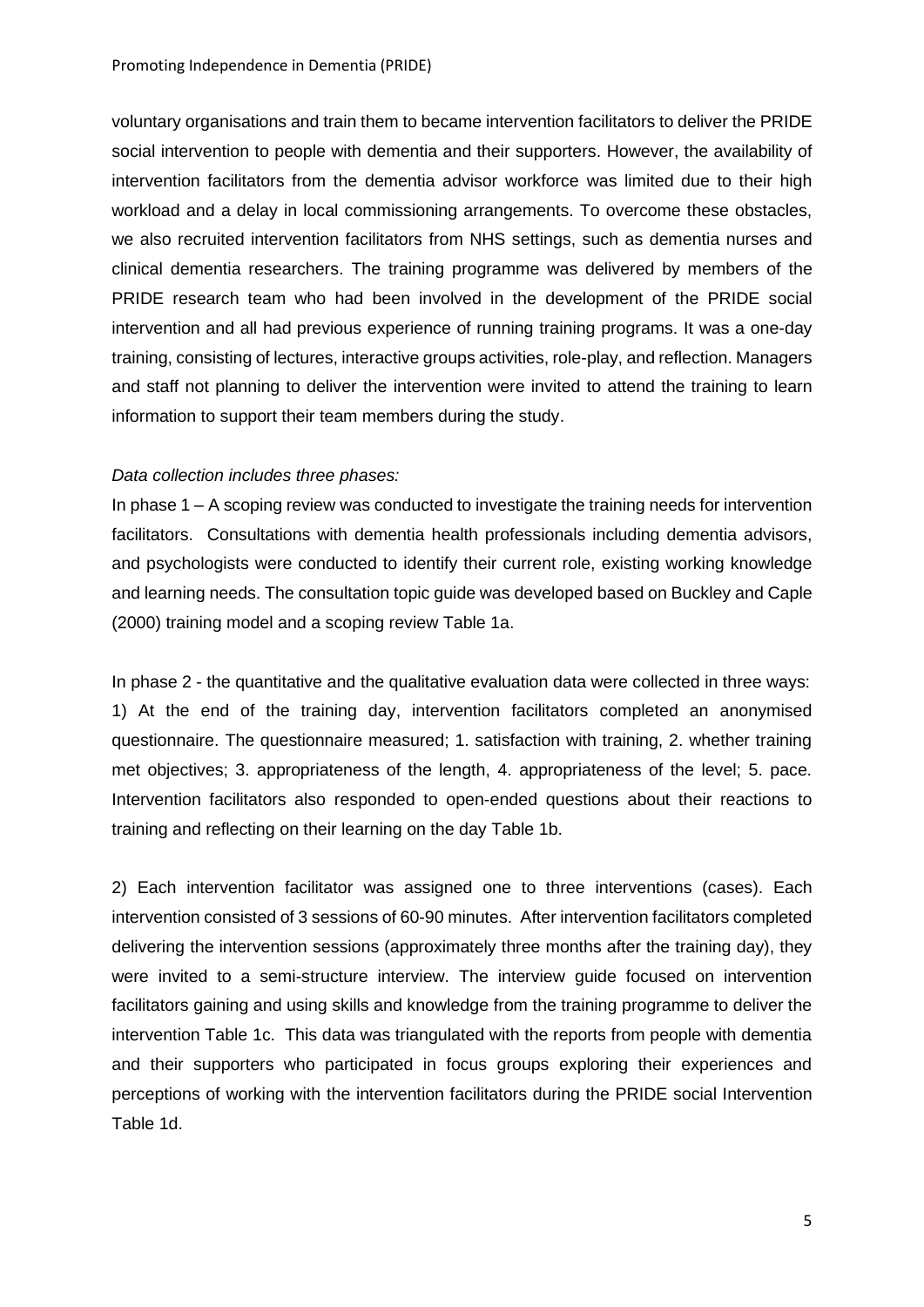3) PRIDE researchers documented all the ongoing support to intervention facilitators throughout the training programme and the intervention.

#### *Data analysis*

In phase 1, Data from the expert consultation roundtable meetings were transcribed independently by two authors and discussed in the PRIDE team meetings. In phase 2, the individual and focus group interviews were recorded and transcribed professionally by (Linda, would you please provide these details, Thank you). The written feedback and interview data were analysed by two authors independently using the framework analysis (Ritchie and Spencer, 1993). The analytical process included five key stages: familiarisation and identifying a thematic framework, indexing, charting, mapping and interpretation. Quantitative data were analysed and presented as percentages of the sample. All data was checked for consensus.

#### **Results**

#### *Phase 1 - PRIDE training programme development*

The development process was iterative and covered the first 3 steps of the Buckley and Caple's training cycle (2000) which comprised 1) Investigating training needs for intervention facilitators, 2) Designing the training programme for intervention facilitators and 3) Delivering the training programme. The fourth step was to evaluate the effective of the training programme by using the Kirkpatrick's evaluation model (2006).

#### *1. Investigating training needs for intervention facilitators*

The data obtaining from the scoping review reported in the background in this study. We conducted face to face consultations with seven dementia professionals which included six dementia advisors and managers with extensive knowledge of dementia advisors, and a clinical psychologist for older people. The Consultations with the dementia professionals provided a valuable insight into current dementia advisors roles and professional training in dementia care and support in the community. For example, dementia advisors did not have experience in delivering an intervention in the context of a research study, therefore it was useful to explain the participants' pathway and their role in research. It also gave an insight into their existing knowledge and skills which helped us to focus on their strengths and translate theories and knowledge into clinical practice. Their advice and experiences were consistent with the literature indicating that training on raising awareness of dementia, and changing attitudes in care-giving practice, has been developed and evaluated within the health workforce. This information enabled us to focus on the intervention priority areas to promote independence in dementia. The knowledge sharing process provided a greater understanding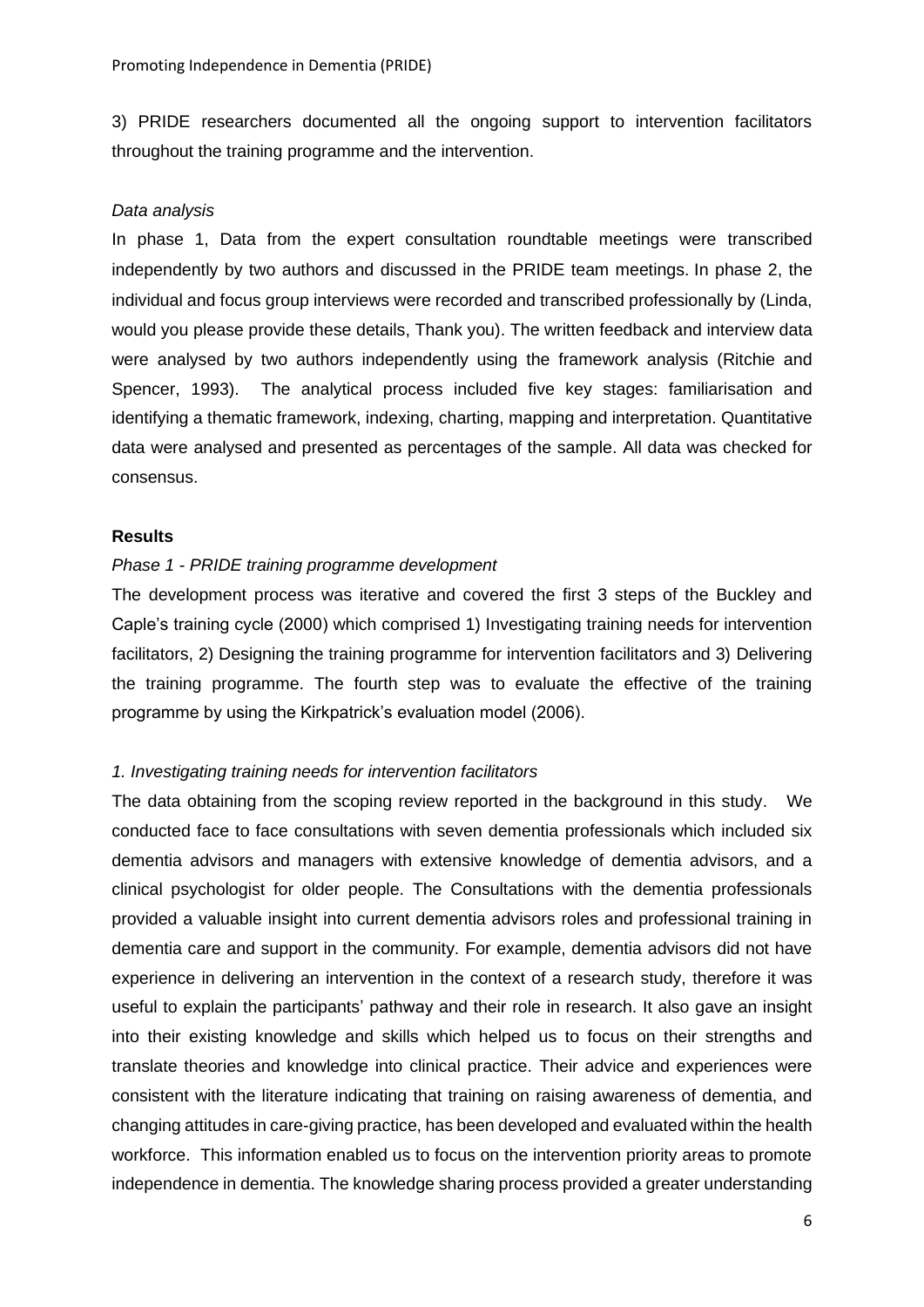of intervention facilitators' learning needs. The findings of scoping review and consultations with dementia health professionals assisted us to establish the aims and objectives of the training programme.

#### *2. Designing the training programme for intervention facilitators*

Given the aims and objectives of the training programme were established, we planned the structure and content of the training. One of the PRIDE intervention facilitators training theories was grounded within the principles of the COM-B model (capability, opportunity and motivation and behaviour) (Michie *et al.,* 2011). Capability refers as the individual has capacity to engage in psychological and physical activities. Given opportunity to the individual accessing to resources and support that maximises their strength and influence their behaviour. Motivation defines as the individual acts energetically both physically and emotionally to achieve meaningful goals and influence decision-making. Capability, opportunity, and motivation are correlated and enacted that change someone's behaviour. Therefore, it was important for intervention facilitators to understand the COM-B model to facilitate self-management approaches within the behaviour change techniques to engage the person with dementia in an active role (Mountain 2006; Quinn *et al.,* 2016).

Intervention facilitators were also required to have a good understanding of the selection, optimisation, and compensation (SOC) model (Baltes 1997) to encourage participants to identify and engage in cognitive, physical, and social activities (Baltes & Baltes1990). For example, selection involves identifying the skills and resources the person has and providing choices that match the person's needs. Optimisation involves making the best use of available resources to maintain the person's independence, rather than focusing primarily on losses. Compensation is the development of alternative ways or use of external aids to adapt activities that suit the person's skills and cognitive abilities (Freund 2008).

A key componence of sharing knowledge was to increase confidence in translating theories to practice and replicability in delivering the PRIDE intervention. Therefore, developing a training manual for intervention facilitators to use alongside the PRIDE participant manual was vital. The intervention facilitator's training manual was developed from evidence-based literature and dementia health professionals' consultations. It contained instructions on how to implement each component of the intervention along with a suggested timetable. It also provided the background information concerning the PRIDE feasibility study and supplementary information such as the intervention facilitator's role in the PRIDE research, psychosocial theories, knowledge, skills, techniques and problem-solving through guides and "hints" (Table 3).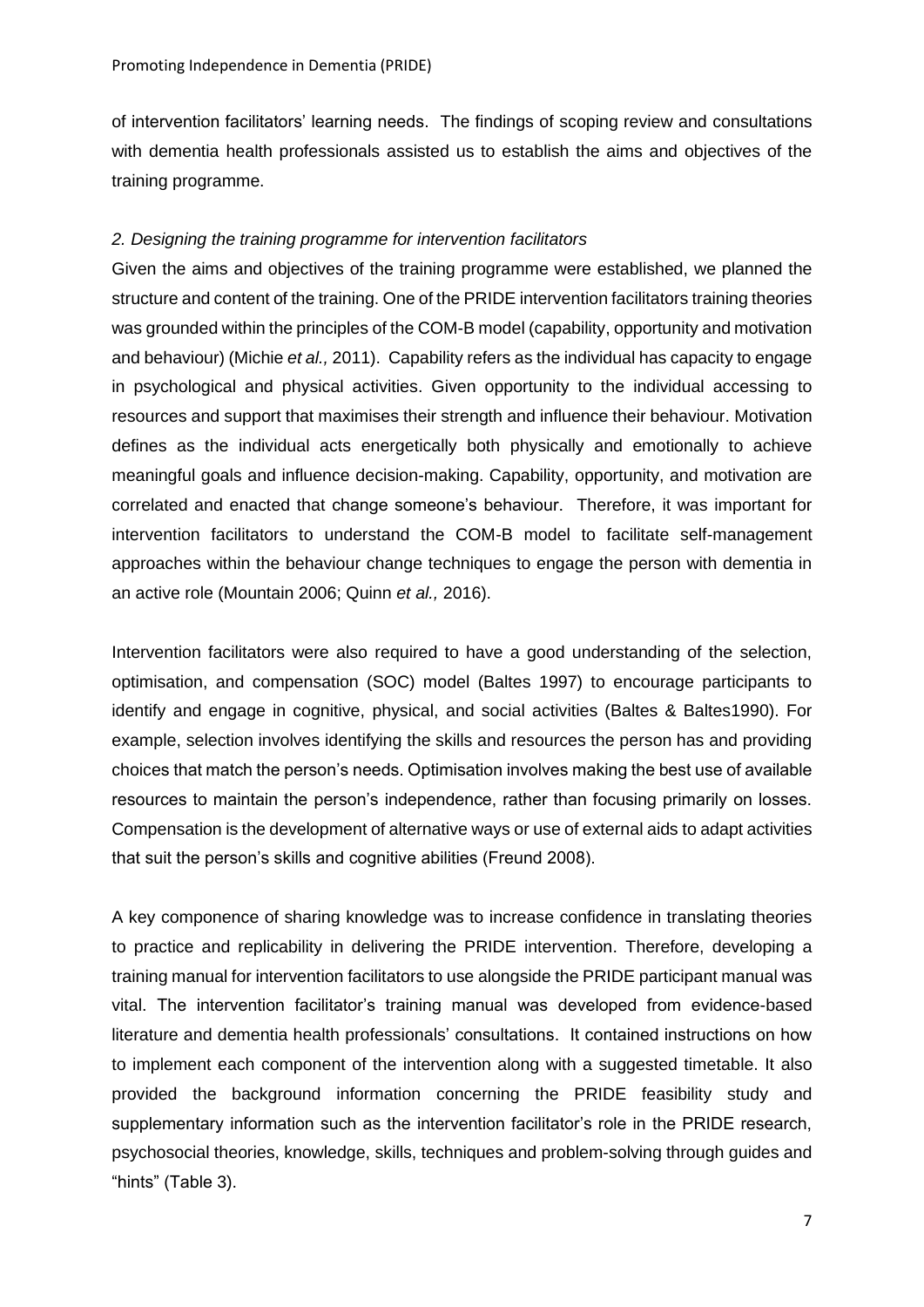While investigating training needs, intervention facilitators expressed that they could not be able to take more than one day out of work; therefore, a one-day training programme was developed that incorporated pre-training preparation and post-training support that could be undertaken independently at times to suit the intervention facilitator. For pre-training preparation, they were asked to read the training manual and the PRIDE participant manual; these were sent out three weeks prior to the training.

#### *3. Delivering the training programme*

The training was delivered by the same PRIDE researchers  $(N=3)$  across the intervention facilitator's sites. The training programme comprised of three elements: an introduction to the intervention, the used of intervention facilitator's training manual and the process of delivering the intervention (Table 4). The training programme was delivered through a mixture of group teaching, demonstration, role play, and practical exercises. Using the intervention facilitator' manual assisted intervention facilitators to actively practice new skills and try a range of exercises. This consolidated intervention facilitators' learning and enabled the PRIDE research team to observe their initial understanding of the concepts presented. For posttraining, the research team visited sites to ensure the training materials were in place during the active phase of the feasibility study. Intervention facilitators' monthly intervention adherence reports, emails, telephone contacts enabled the PRIDE research team to monitor the intervention progress, intervention facilitators' performance and assist with problemsolving skills.

*4. The Kirkpatrick's evaluation model (2006) was used to evaluate the effectiveness of the training programme and this evaluation process is demonstrated in the phase 2.*

#### *Phase 2 - Evaluating the effectiveness of training programme*

A total of five training sessions were delivered in four research sites across the UK and attended by twenty-six intervention facilitators. Intervention facilitators had variable experience of working with people with dementia in varied roles. Twenty intervention facilitators completed the post-training questionnaires. Fourteen of the intervention facilitators went on to deliver the intervention in the feasibility study. Three intervention facilitators participated in the post intervention interview. To increase credibility of data, we triangulated data from the intervention facilitator's interviews with the data from four dyads of people with dementia and their supporters who participated in the PRIDE feasibility study and had taken part in focus groups three months after the intervention. Table 2 presents intervention facilitators and participants taking part in the Kirkpatrick evaluation process. After analysing written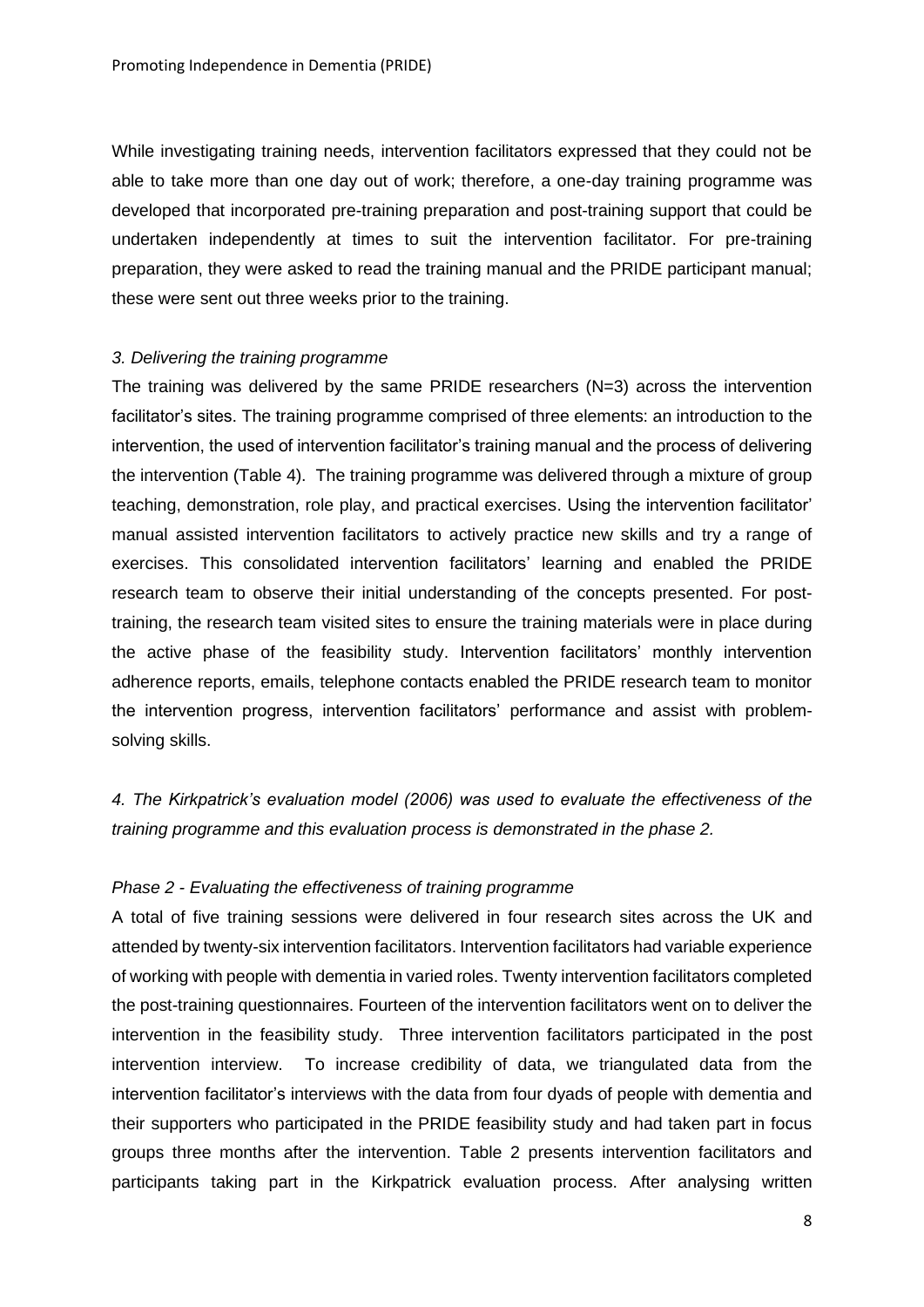evaluations, post-intervention interviews, observations, and ongoing evaluations, four main themes emerged related to the Kirkpatrick evaluation including *reactions, learning, behaviour, and results.* 

# 1) *Reactions - intervention facilitators were satisfied with the training programme*

Most of the intervention facilitators were satisfied with the training programme. The posttraining questionnaire responses indicate that seventeen (85%) intervention facilitators reported that the training met all their objectives and expectations, and three (15%) found the training only met some of their objectives. All intervention facilitators reported the length of the training was 'about right'. Four (20%) intervention facilitators rated the overall training as 'excellent', 13 (60%) as 'very good', and four (20%) as 'good'. All of intervention facilitators rated the level and pace of the training as 'about right'.

Most intervention facilitators commented that the design of the training program was useful. It offered an interactive learning environment where intervention facilitators from difference organisations and members of the research team worked collaboratively to share knowledge. *"I just enjoy learning …when you're with other people from other organisations… you learn something new from each other. Yes, that's the bit I liked about the training" (Interview intervention facilitator/dementia advisor)*

Intervention facilitators valued the training manual as an implementation guide offering relevant information in a clear and easy followed format.

*"The intervention facilitator's training manual itself is so straightforward, and so well put together" (Interview intervention facilitator/dementia researcher)*

# **2)** *Learning- Intervention facilitator learnt new knowledge and skills*

Most intervention facilitators reported that the training course provided a collaborative knowledge sharing environment which increased interpersonal communication to learn new knowledge and skills among intervention facilitators. Participating in role plays based on case stories or vignette in pairs and small groups enabled them to share their experience, discuss and learn how to deliver the intervention in pragmatic ways that would positively impact on people with dementia.

*"Discussing scenarios and possible outcomes may be ways of empowering people with dementia… I liked the informal delivery - I felt confident to ask questions and discuss issues* 

*raised"*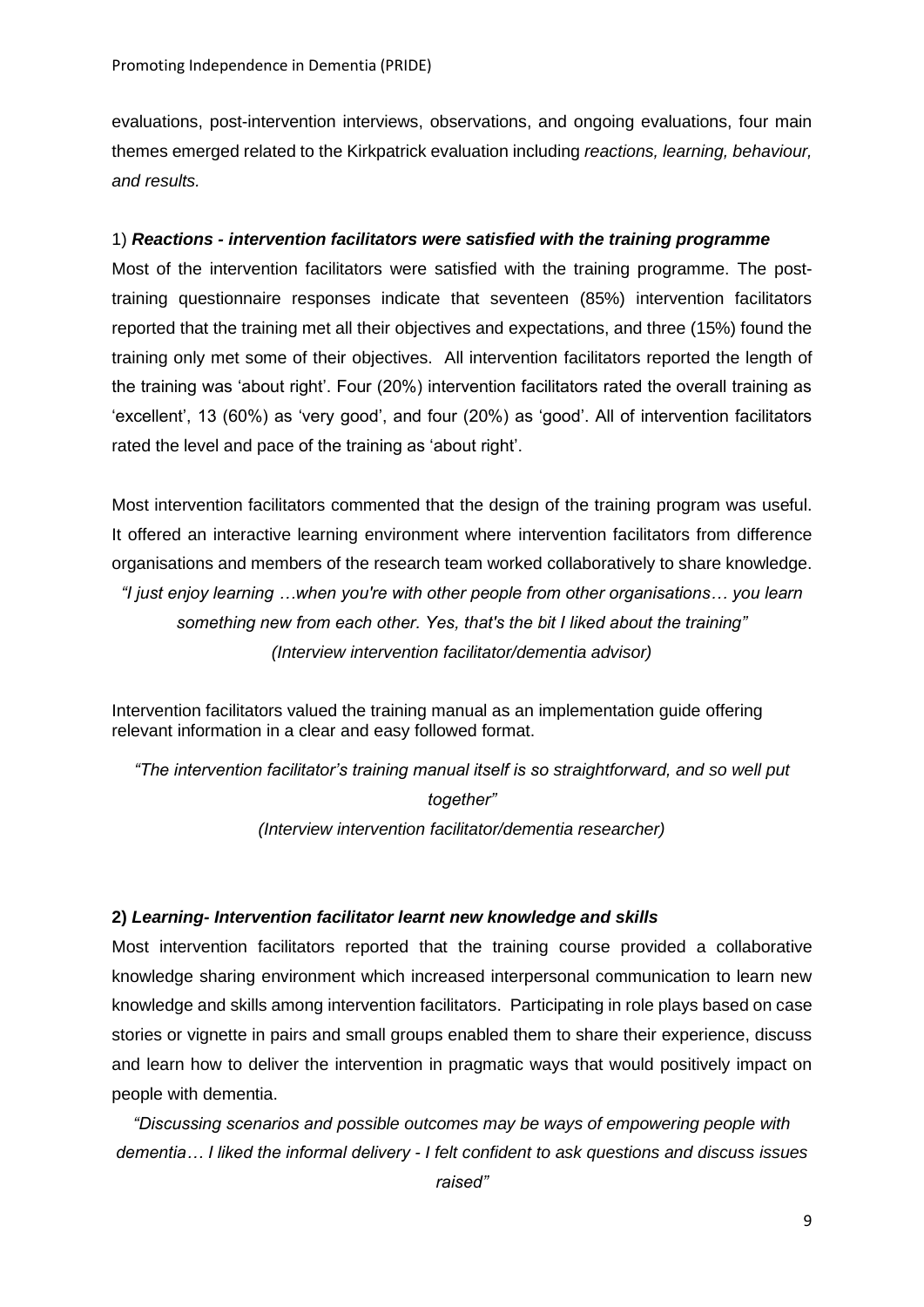#### *(written feedback intervention facilitator/dementia advisor)*

Intervention facilitators found the training was very comprehensive. It covered all aspects of the intervention which required to deliver the intervention. Understanding the differences between each of the sessions of the intervention and learning new information and skills to deliver the sessions improved intervention facilitators' competencies in developing strategies to solve problems when things may not go according to plan.

*"Good to know practicalities of running the social intervention and problem-solving scenarios"* (Written feedback intervention facilitator/dementia researcher)

However, one intervention facilitator did not enjoy the role play as "it was awkward doing things like role play" and thought it was not an essential component in this training, but some video clips of a participant taking part in a session would have been useful. Intervention facilitators found the training created a safe and supportive environment to learn new knowledge and skills with confidence.

*"I felt that the training was comprehensive, it explained everything, any questions were answered, I really enjoyed the training" (Interview intervention facilitator/dementia advisor*

It was suggested that the training would be useful to spend more time on an overview of the study, particularly, the participants' pathway throughout the research.

*"Overview of the study – participant pathway at start would help to set the scene and understand the full study and how intervention facilitators work relates"* (Written feedback intervention facilitator/dementia research manager)

Having more examples for practical work would increase intervention facilitators' confidence in delivering the sessions.

*"Maybe build in time to work through a few more examples - or some examples of completed sections of the manual, just to see how it's filled out and how much detail"* (written feedback intervention facilitator/dementia researcher)

#### **3)** *behaviour-Motivating people with dementia to engage in the intervention*

Applying the theories of COM-B (Michie *et al.,* 2011) and SOC (Baltes 1997) in practice enhanced intervention facilitators' capability to motivate participants to engage in the intervention. A supporter whose husband was newly diagnosed with dementia emphasised the importance of the intervention facilitator visiting which made a huge difference in increasing the level of the participant confidence.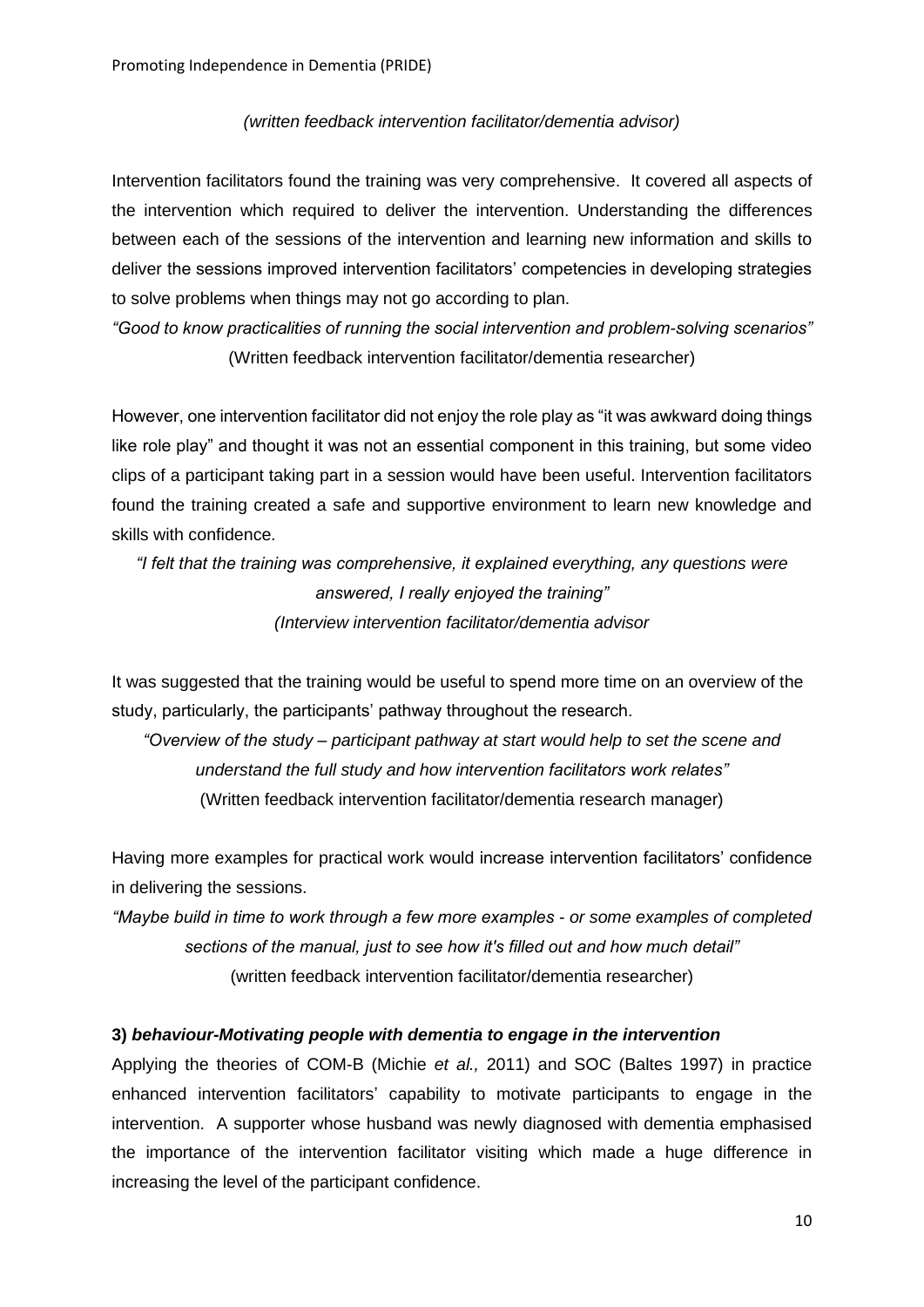*"…very good that it gave you an outline because when you come away from the hospital, or you have been given a diagnosis, you don't really know what to expect and when someone came along and explained things it was quite a help… We won't have known where to start without the intervention facilitators coming. They came in and got him interested in things straight away, so his confidence didn't go"*

(interview supporter)

Three participants were given a range of choices to start new activities and maintain mentally and socially activities (e.g. arts, games, and sports activities). People with dementia spoke about the relationship with the intervention facilitators and perceived it was a key part of their engagement in the intervention.

*"I just thought when somebody came along and spoke to you about it (the intervention) and explained things, I thought it was very helpful and gave you a bit more confidence with the situation you were in".*

(interview person with dementia)

However, some intervention facilitators experienced challenges when delivered the intervention to people with dementia whose were already actively engaging in activities and displaying high levels of autonomy and motivation.

*"Quite challenging. I had one participant who was very independent and very able, and so trying to find things for her to do, was really difficult."* (Interview intervention facilitator/dementia researcher)

Despite all the challenges in delivering the intervention to meet the different needs of participants, intervention facilitators demonstrated their ability of providing a good practice.

*"ensured that people were constantly putting things in place and made sure that they lived independent active lives and stay in control"*

(Interview intervention facilitator/dementia researcher)

Intervention facilitators found working collaboratively with researchers in an ongoing supportive environment which increased their competence to deliver the intervention.

*"if I needed to get hold of the team, there was always someone there that I could get hold* 

*of".*

*(Interview intervention/dementia advisor)*

# *4) Results- the training programme is feasible to train intervention*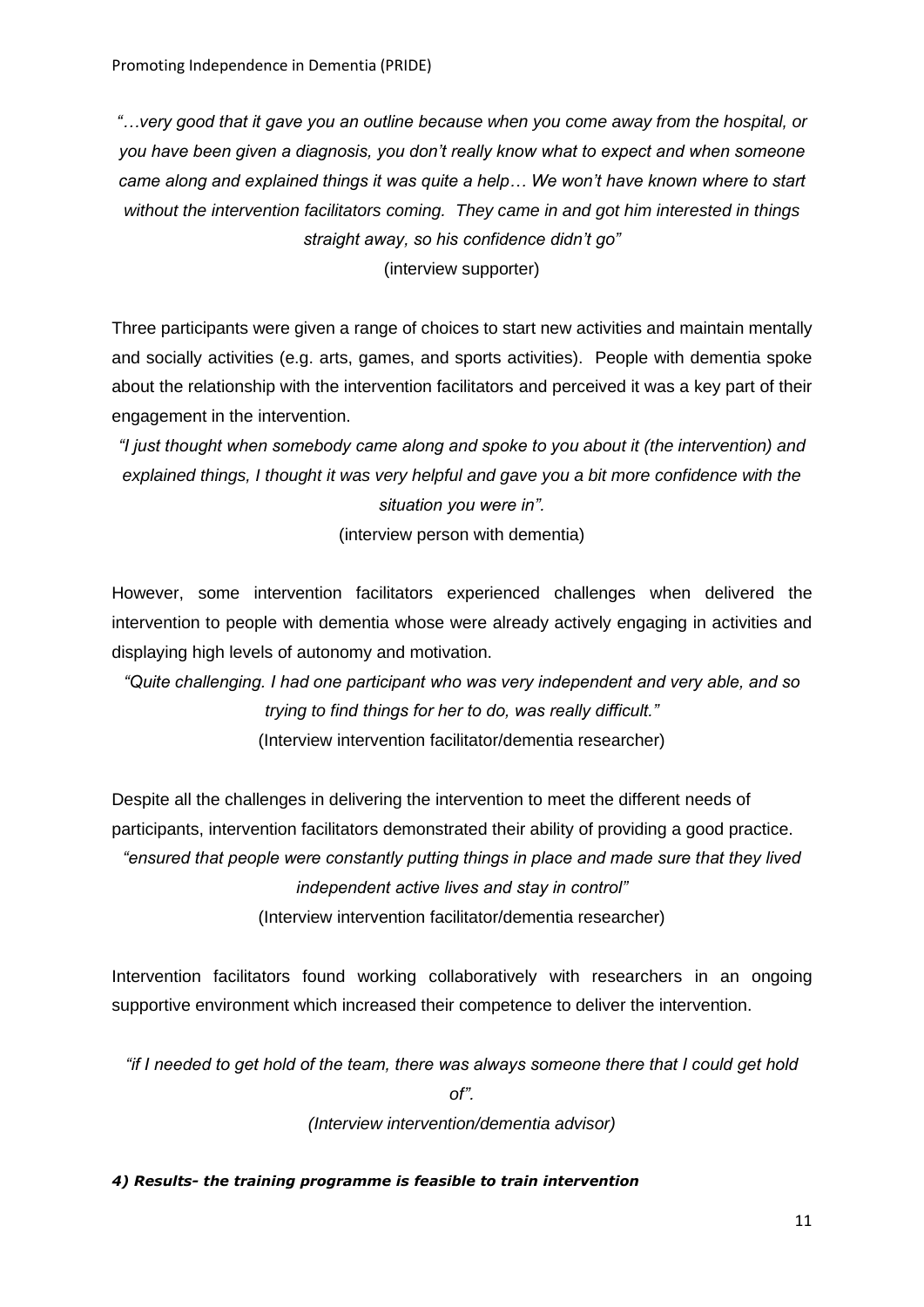Our findings indicate that this training programme was feasible to train intervention facilitators to deliver the PRIDE social intervention. We ran a fidelity study within the feasibility study of the PRIDE intervention indicating there was fidelity to the intervention (Walton *et al.,* 2019). People with dementia completing the fidelity checklists indicated better engagement self-management ability at baseline and remain the same level at the follow up (Csipke et al., 2020).

#### **Discussion**

This study reports on the full cycle of developing and evaluating a training programme for health professionals to implement a social intervention for people with dementia and their supporters in the PRIDE research study. Our consultation findings indicate the importance of engaging stakeholders in identifying intervention facilitators' training needs. This step leads to a comprehensive training programme and a short one-day structure training programme that was acceptable for all stakeholders and feasible for a variety of dementia workers, whose diverse work roles meant further time out of the workplace was not viable. Drawing on education theories provided a systematic approach to reflect on training in a logical way with review at each stage. The collaborative knowledge sharing approach between intervention facilitators and PRIDE researchers, which included training preparation, active participation in the training and regular contact post training with the research training team created a space of interactive learning environment and increased intervention facilitators' knowledge, skills, competencies and confidence (Buckley & Caple, 2000; Elen *et al.,* 2007). This consultation roundtable meetings provided the opportunity for health professionals and PRIDE researchers to open to new ideas and creativities. Working in knowledge sharing environments may improve collaboration among health professional and academic researchers (Sabeeh, Mustapha and Mohamad 2018).

The robustness of the evaluation of training was strengthened by using the Kirkpatrick's evaluation model (2006), which enhanced the effectiveness of the training in achieving its aims. The Kirkpatrick's evaluation model (2006) has four levels and we collected different types of data at different stages to evaluate the efficacy of our training programme. Level 1 evaluating the reaction of the learner, here we captured data immediately after the one-day training course using questionnaires with open text boxes. The use of post-training questionnaires enabled us to identify number of practical implement benefits and problems. To explore and address this, we included questions about the training when we undertook interviews using the Kirkpatrick's evaluation model (2006).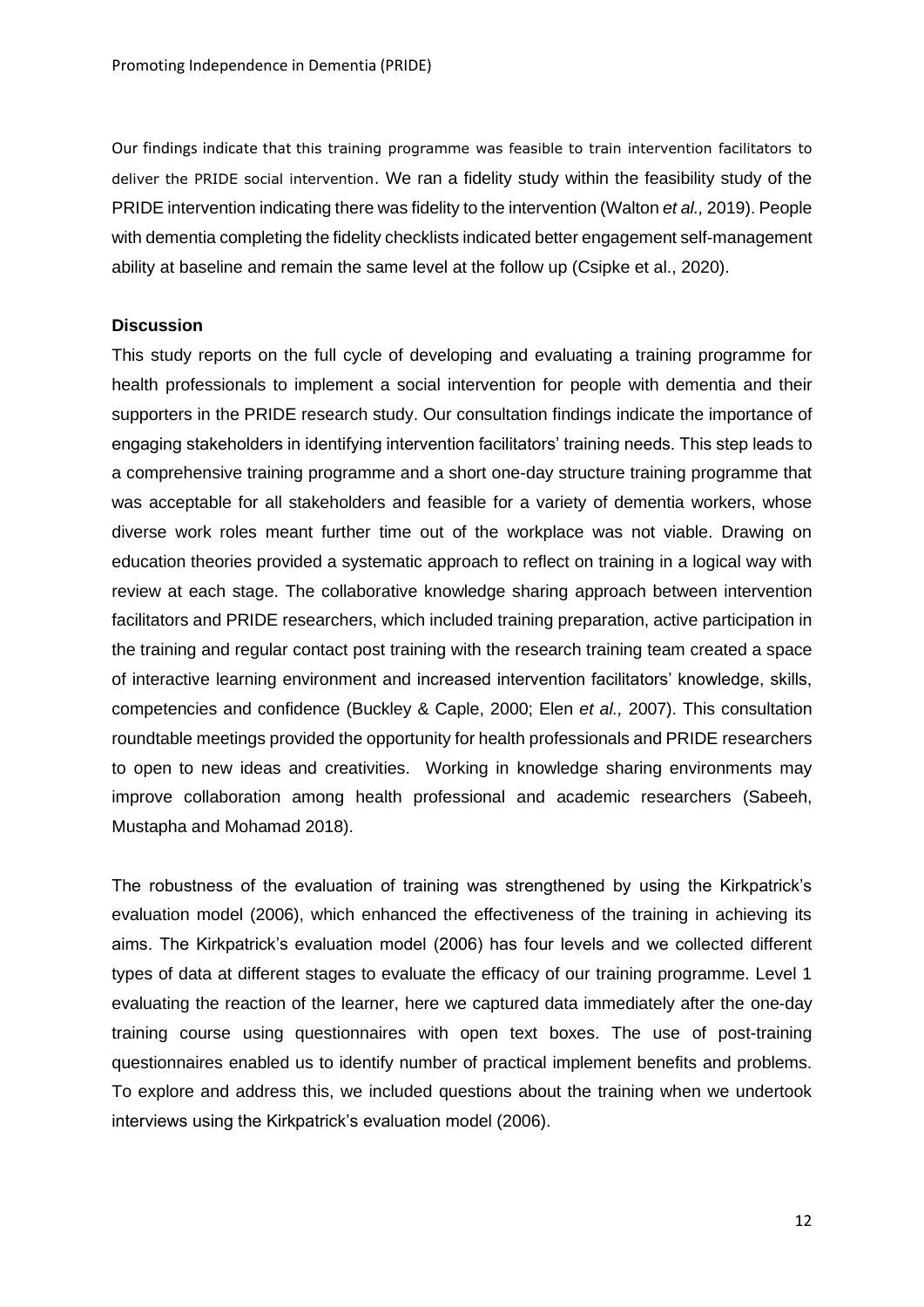The structure of the training day and the supporting training manual enabled intervention facilitators to increase their understanding of research roles, intervention theories and professional development skills (Peters et al.,2018). This suggests that the methods we used may be transferable to other health and social care contexts. The evaluation of the training suggests that a rigorously and systematically developed one-day training programme including pre-training materials and post-training support enabled intervention facilitators to internalise complex theories of intervention research such as transferring COM-B (Michie *et al.,* 2011) and SOC models (Baltes 1997) into clinical practice. Intervention facilitators found that it was beneficial to learn together with a mixed group of practitioners and share their experiences which promoted learning new skills and increasing capacities (van de Pol *et al.,* 2015).

At level 2, our results indicate that intervention facilitators had assimilated new knowledge and were applying it in their practice. The training programme facilitated intervention facilitators to actively practice skills and enabled PRIDE researchers to observe intervention facilitators initial grasp of the concepts presented. Providing continued support to intervention facilitators might assist them to clarify any areas of uncertainty they might have had and develop strategies to solve the problems that boosted their confidence. This process gave PRIDE researchers an opportunity to go back to each initial step and assess the outcomes of the training cycle and increased their confidence. Intervention facilitators received ongoing support from the PRIDE research team such as receiving further information or developing problem solving strategies. Continued support can help intervention facilitators increase their confidence and competence to translate their new knowledge and skills into clinical practice (Fossey *et al.,* 2020). Providing the opportunity for intervention facilitators to learn new information is key for successful knowledge sharing activities (Sabeeh, Mustapha and Mohamad 2018).

The level three evaluation focuses on behaviour change in intervention facilitators. Our findings support that knowledge sharing collaboratively was a core component to enable intervention facilitators to practise good communication skills and provided a range of choices and encouragements to motivate people with dementia and their supporter to engage in the social intervention (Pals et al. 2020). Given an interactive face to face and group-based learning environment which enabled intervention facilitator to engage in active learning could optimise the potential of behaviour change (Surr *et al.,* 2020) and increased positive perceptions and attitudes towards collaborative knowledge sharing (Marouf 2015).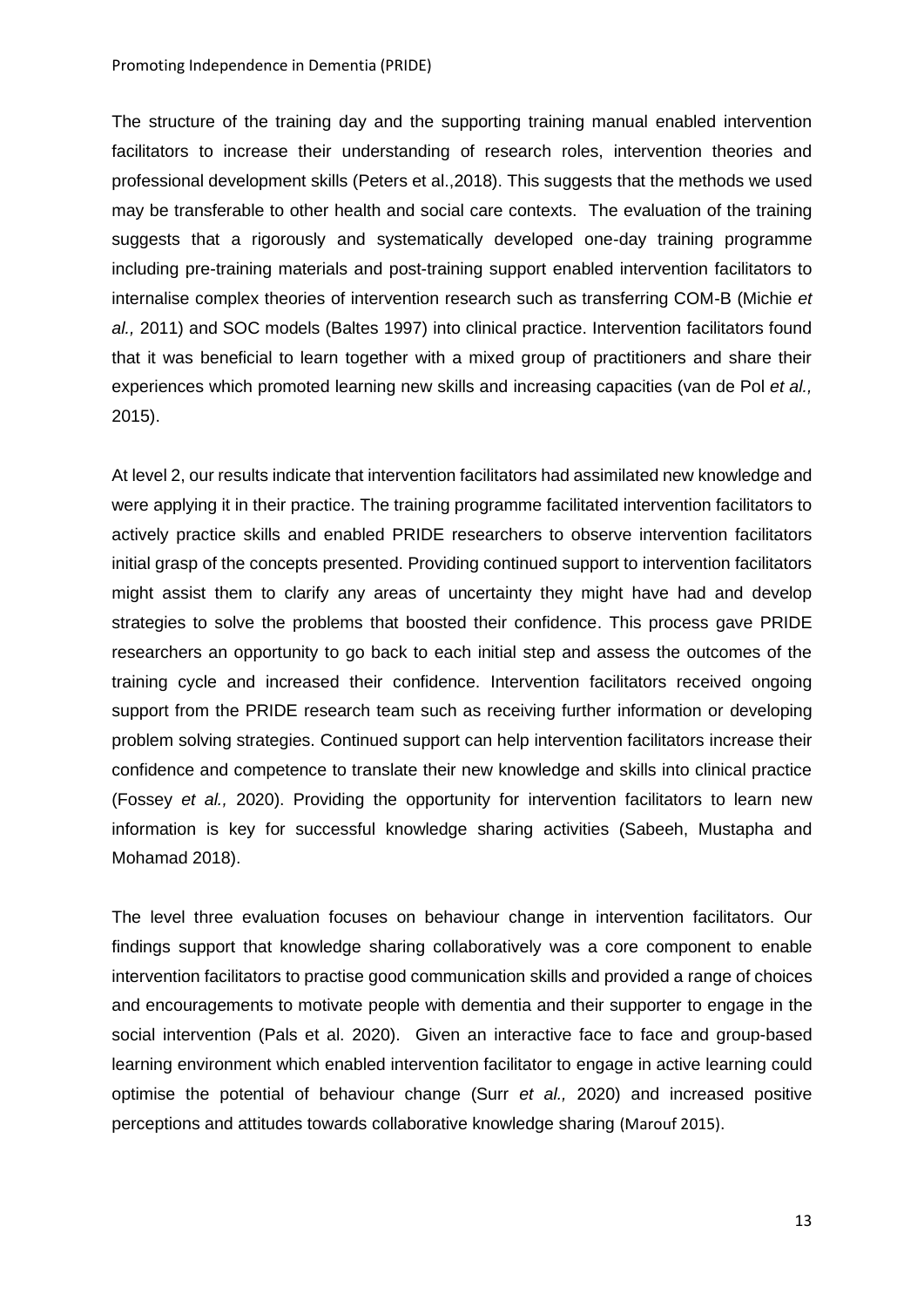The final level of evaluation explores the effect of the training on the research. The evaluation process reflects the ability of intervention facilitators in transferring theories and knowledge sharing to gain new skills to implement the intervention. As results, this training programme is feasible to train intervention facilitators to deliver the PRIDE social intervention for people with dementia and their supporters. It may be important for researchers to plan training programmes within randomised controlled trial to consider ways in which they might evaluate effectiveness of training during the trial rather than waiting for an end point.

#### **The strengths and limitations**

A rigorous methodology and the qualitative data offer insights in the process of knowledgesharing. This process provides a greater understanding on the value of different forms of collaborative approach in generating knowledge and sharing of power between academic researchers and non-academic stakeholders. The wider implications of sharing experiential and academic knowledge in development and evaluation of the training programme could be implemented in research training contexts where those delivering research interventions have professional skills but do not have knowledge of the theories and protocols of a research intervention. Involving health professionals such as dementia nurses and clinical researchers in the study enhanced the knowledge sharing through diversity of learning and sharing skills. This study has limitations. We acknowledge the small sample size. There was a lack of pre and post comparative evaluations of intervention facilitators' competence and confidence in delivering the intervention. A convenience sample for the interviews may have led to the underrepresentation of the intervention facilitators attending the training and the people with dementia and their supporters. Therefore, it is important to take into any potential bias in the findings. Intervention facilitators identified some areas for improvement in the training package, for example that it would be helpful to incorporate video of sessions in action and be aware of people's learning needs such as role plays to make sure they were comfortable with certain exercises (Buckley & Caple 2000). In our study intervention facilitators reported difficulties with delivering the intervention to those who were already independent, yet this was a factor which did not come in in our consultative phase, reinforcing differences between research and clinical practice.

#### **Conclusions**

The training programme brings new knowledge and skills empowering intervention facilitators to motivate people with dementia to engage in the PRIDE social intervention. The full cycle of development and evaluation of this training programme provides a systematic approach to optimise the use of knowledge sharing between dementia health professionals and research academics. This reflects the benefits of working collaboratively between academic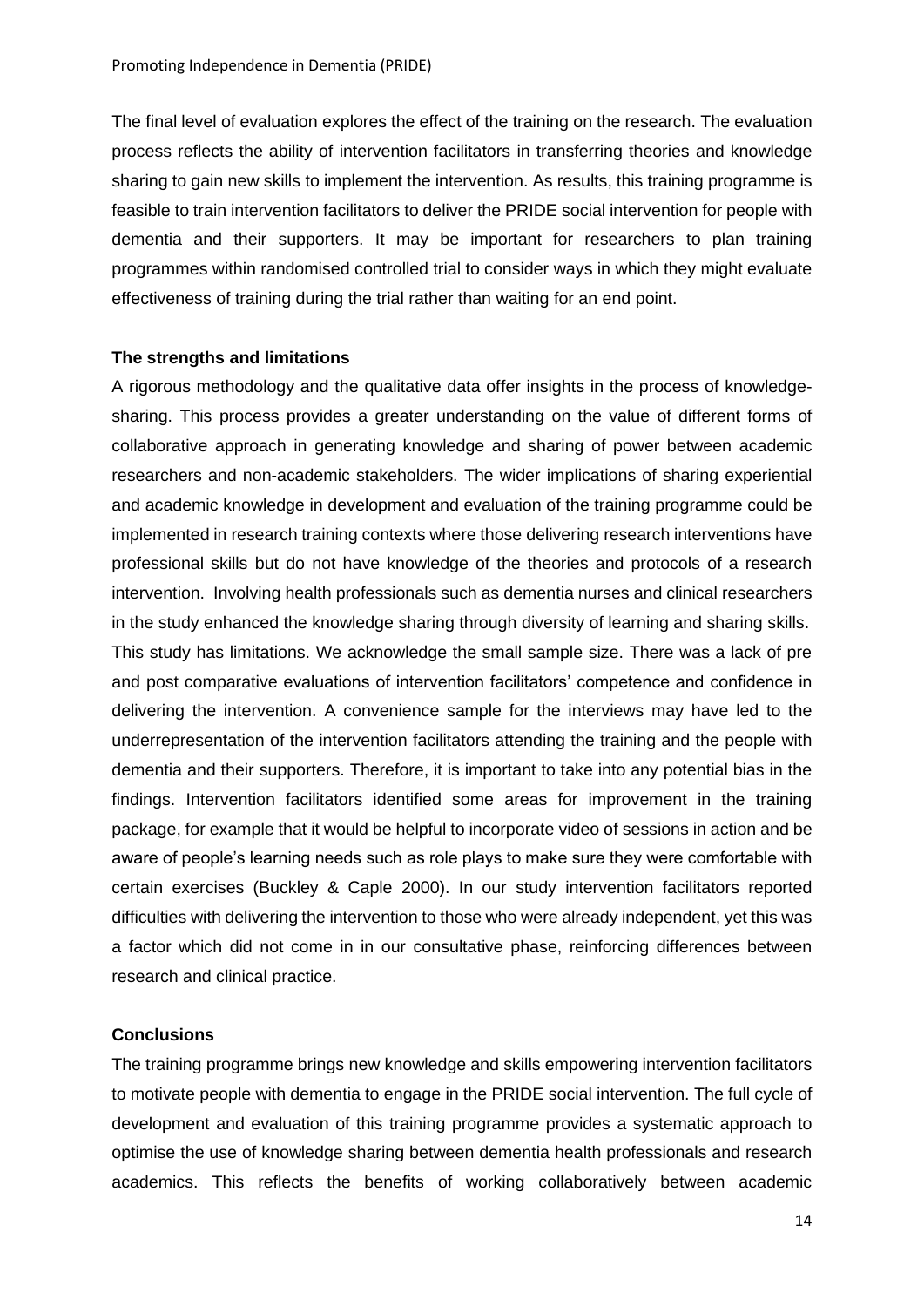researchers and multiple non-academic stakeholders in ways that generated knowledge and maximised power through building new capacities and alliances. Providing the intervention facilitator's manual before the training reduced the contact time required of learners and made the training more accessible to health professionals in employment. Importantly, the training programme was delivered by the research team which enabled the early development of positive working relationships that were then consolidated by regular contacts with intervention facilitators during the feasibility study. This training programme is feasible and acceptable to train intervention facilitators in the PRIDE main randomised controlled trial. Drawing on empirical theories from education is important and provides the tools for effective evaluation which will enhance training in future global intervention studies.

### **References**

Alzheimer's Society. (2017). Training and Resources for Health Professionals. Available at www.alzheimers.org.uk/site/scripts/documents\_info.php?documentID=367&page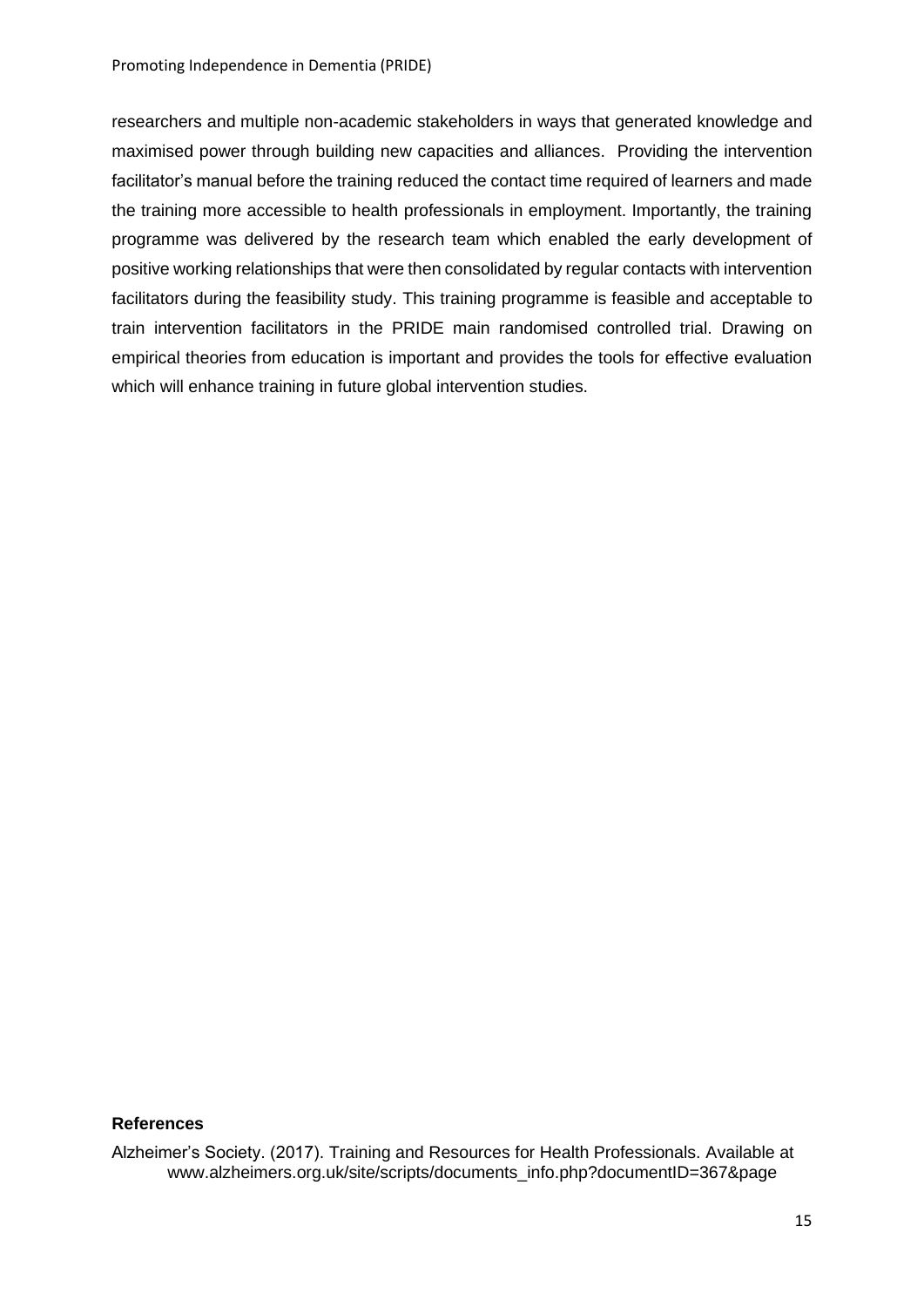Number=2 (accessed on 1<sup>st</sup> March 2020)

- Baltes, P. B. (1997). On the incomplete architecture of human ontogeny. Selection, optimisation, and compensation as foundation of developmental theory. American Psychologist. 52(4), 366-380.
- Baltes, P. B., & Baltes, M. M. (1990). Psychological perspectives on successful aging: The model of selective optimisation with compensation. In P. B. Baltes & M. M. Baltes. (Eds.), Successful aging: Perspectives from the behavioral sciences. New York: Cambridge University Press. 1-34
- Buckley, R and Caple, J. (2000) The Theory and Practice of Training. Kogan Page, London 4th Edition
- Dementia Advisers survey (2016) survey of provision of dementia adviser services. Available at https://www.gov.uk/government/uploads/system/uploads/attachment\_data/file/51319 1/Dementia\_Advisers\_Full\_Report.pdf (accessed 15th March 2020)
- Clarke, C. L., Alexjuk, J., & Gibb, C. E. (2011). Information in dementia care: sense making and a public health direction for the UK? *Int J Older People Nurs, 6*(3), 237-243. doi:10.1111/j.1748-3743.2011.00288.x
- Cornwell, E. Y., & Waite, L. J. (2012). Social Network Resources and Management of Hypertension. *Journal of Health and Social Behavior, 53*(2), 215-231. doi:10.1177/0022146512446832
- Csipke, E., E. Moniz-Cook, P. Leung, L. Yates, L. Birt, H. Walton, E. Hogervorst, G. Mountain, G. Charlesworth & M. Orrell (2020) Feasibility and acceptability evaluation of the Promoting Independence in Dementia (PRIDE) intervention for living well with dementia. *Int Psychogeriatr***,** 1-14.
- Elen, J., Clarebout, G., Leonard, R., & Lowyck, J. (2007). Student-centred and teachercentred learning environments: what students think. *Teaching in Higher Education, 12*(1), 105-117. doi:10.1080/135662510601102339
- Fontaine, J., Brooker, D., Bray, J., and Milosevic, S. (2011). Report for Dementia Adviser Service Implementation Team. Retrieved from http://www.worcester.ac.uk/documents/Dementia\_Adviser\_Service\_Final\_Report.pdf.
- Fossey, J., Masson, S., Stafford, J., Lawrence, V., Corbett, A., & Ballard, C. (2014). The disconnect between evidence and practice: a systematic review of person-centred interventions and training manuals for care home staff working with people with dementia. *Int J Geriatr Psychiatry, 29*(8), 797-807. doi:10.1002/gps.4072
- Fossey, J., L. Garrod, V. Lawrence, I. Testad, J. Stafford & J. Murray (2020) "We should see her like part of the team": an investigation into care home staff's experiences of being part of an RCT of a complex psychosocial intervention. *Aging & Mental Health,* 24**,** 178-185.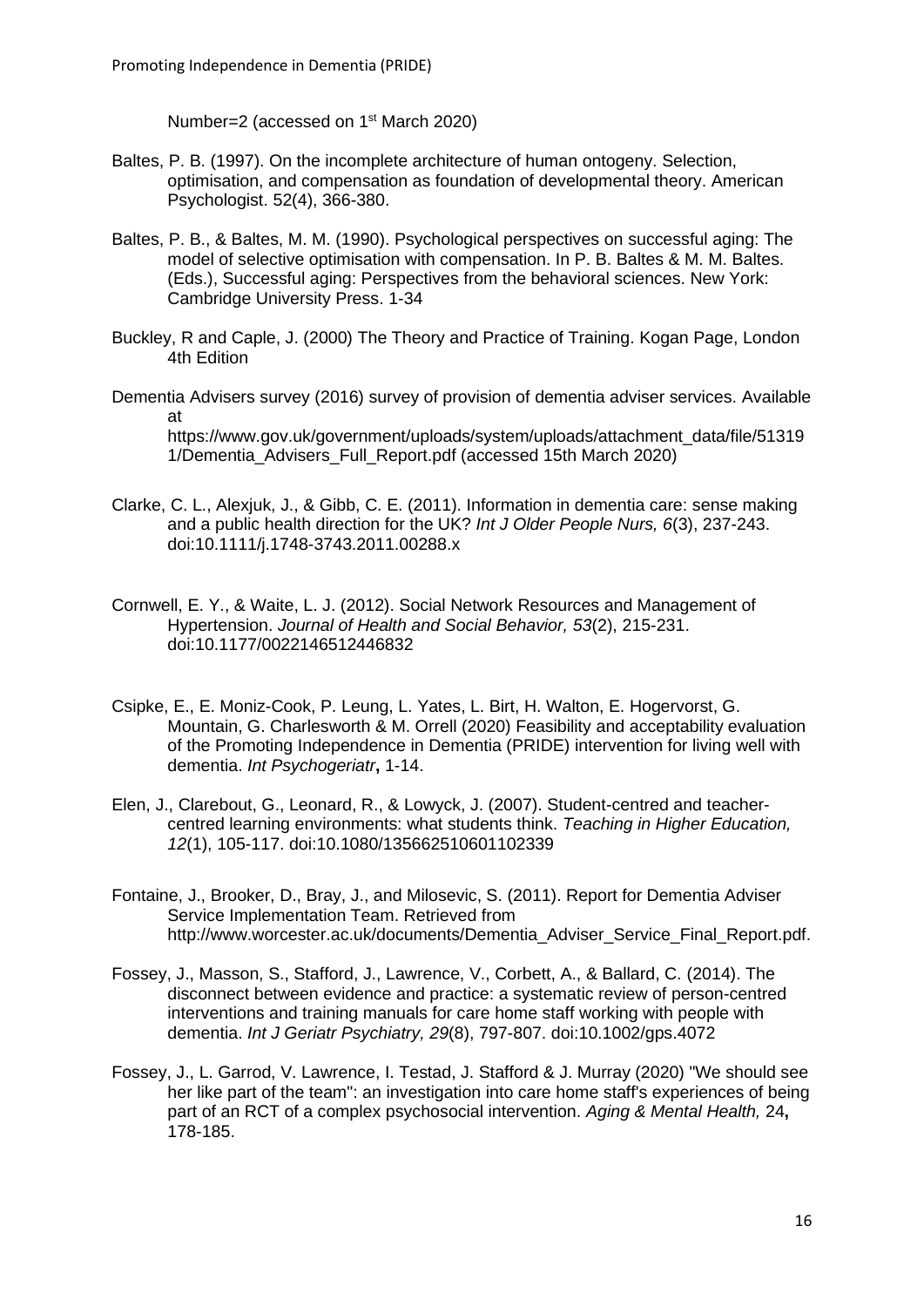- Freund, A. M. (2008). Successful Aging as Management of Resources: The Role of Selection, Optimization, and Compensation. *Research in Human Development, 5*(2), 94-106. doi:10.1080/15427600802034827
- Improving Quality of Care Working Group (2015). Retrieved from http://www.londonscn.nhs.uk/wp-content/uploads/2015/01/Core-Elements-and-Outcomes-for-Dementia-Training-v.2-080715.pdf
- Kirkpatrick, D.L. and Kirkpatrick, J.D. (2006) Evaluating Training Programmes: The Four Levels, 3rd ed., Berrett-Koehler.
- Kothari, A., McCutcheon, C., Graham, I. D., & Network, I. K. T. R. (2017). Defining Integrated Knowledge Translation and Moving Forward: A Response to Recent Commentaries. *International Journal of Health Policy and Management, 6*(5), 299-+. doi:10.15171/ijhpm.2017.15
- Kumaraswamy, K., & Chitali, C., (2012) Collaborative knowledge sharing strategy to enhance organizational learning. Journal of Management Development, Vol. 31 No. 3. DOI 10.1108/02621711211208934
- Lea, W (2015). Prime Minister's challenge on dementia 2020. Available at [https://assets.publishing.service.gov.uk/government/uploads/system/uploads/attachm](https://assets.publishing.service.gov.uk/government/uploads/system/uploads/attachment_data/file/414344/pm-dementia2020.pdf) [ent\\_data/file/414344/pm-dementia2020.pdf](https://assets.publishing.service.gov.uk/government/uploads/system/uploads/attachment_data/file/414344/pm-dementia2020.pdf) (accessed on 2nd April 2020)
- Marouf, L. (2015) Employee Perception of the Knowledge Sharing Culture in Kuwaiti Companies: Effect of Demographic Characteristics. *Libres-Library and Information Science Research Electronic Journal,* 25**,** 103-118.
- Michie, S., van Stralen, M. M., & West, R. (2011). The behaviour change wheel: a new method for characterising and designing behaviour change interventions. Implement Sci, 6, 42. doi:10.1186/1748-5908-6-42
- Mountain, G. A. (2006). Self-management for people with early dementia: an exploration of concepts and supporting evidence. Dementia (14713012), 5(3), 429-446.
- Pals, R. A. S., S. Drejer, R. H. Laursen, L. Oest, V. D. H. Levisen, N. R. Krogh & N. F. Hempler (2020) Implementing a collaborative model in health education practice: a process evaluation of a health education programme targeting users with mental health problems. *Bmc Health Services Research,* 20**,** 12.
- Peters, S., Clarebout, G., van Nuland, M., Aertgeerts, B., & Roex, A. (2018). A Qualitative Exploration of Multiple Perspectives on Transfer of Learning Between Classroom and Clinical Workplace. Teach Learn Med, 30(1), 22-32. doi:10.1080/10401334.2017.1339605
- Quinn, C., Toms, G., Anderson, D., & Clare, L. (2016). A Review of Self-Management Interventions for People with Dementia and Mild Cognitive Impairment. J Appl Gerontol, 35(11), 1154-1188. doi:10.1177/0733464814566852
- Ritchie, J and Spencer, L (1993). Qualitative data analysis for applied policy research. In Bryman, L Ritchie, J. & Spencer, L. in Analysing qualitative data, Bryman, A, Burgess, R (eds.). London: Routledge; 173–194.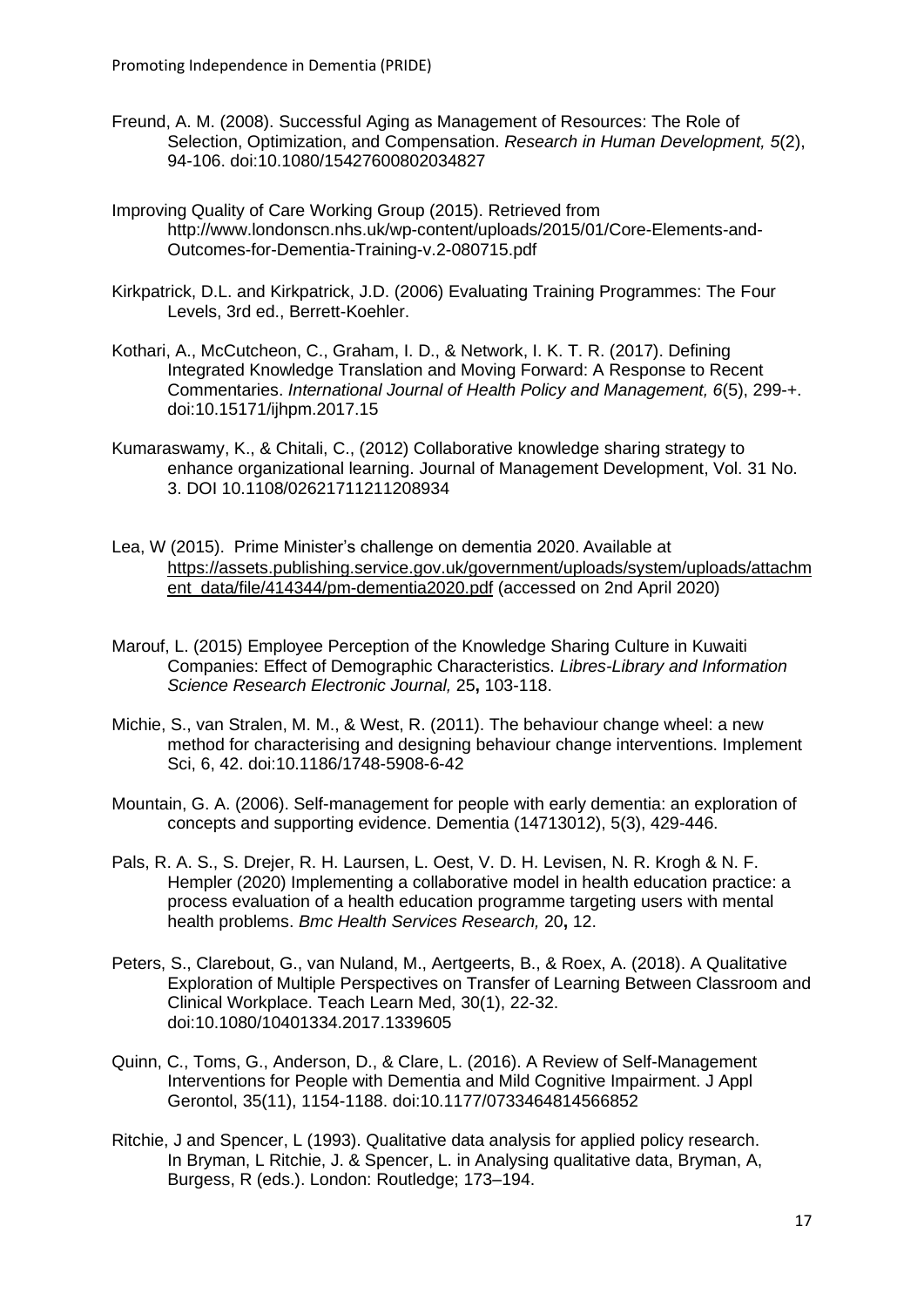- Sabeeh, Z., S. Mustapha & R. Mohamad (2018) Healthcare knowledge sharing among a community of specialized physicians. *Cognition Technology & Work,* 20**,** 105-124.
- Sandelowski, M., Docherty, S., & Emden, C. (1997). Focus on qualitative methods. Qualitative metasynthesis: issues and techniques. Res Nurs Health, 20(4), 365-371. doi:10.1002/(sici)1098-240x (199708)20:4<365: aid-nur9>3.0.co;2-e
- Surr, C. A., Gates, C., Irving, D., Oyebode, J., Smith, S. J., Parveen, S., Dennison, A. (2017). Effective Dementia Education and Training for the Health and Social Care Workforce: A Systematic Review of the Literature. Rev Educ Res, 87(5), 966-1002. doi:10.3102/0034654317723305
- Surr, C. A., S. Parveen, S. J. Smith, M. Drury, C. Sass, S. Burden & J. Oyebode (2020) The barriers and facilitators to implementing dementia education and training in health and social care services: a mixed-methods study. *Bmc Health Services Research,* 20**,** 10.
- van de Pol, J., Volman, M., Oort, F., & Beishuizen, J. (2015). The effects of scaffolding in the classroom: support contingency and student independent working time in relation to student achievement, task effort and appreciation of support. Instructional Science, 43(5), 615-641. doi:10.1007/s11251-015-9351-z
- Walton, H., Spector, A., Williamson, M., Tombor, I., & Michie, S. (2020). Developing quality fidelity and engagement measures for complex health interventions. British Journal of Health Psychology, 25(1), 39-60. doi:10.1111/bjhp.12394
- Yates, L., Csipke, E., Moniz-Cook, E., Leung, P., Walton, H., Charlesworth, G., Orrell, M. (2019). The development of the Promoting Independence in Dementia (PRIDE) intervention to enhance independence in dementia. Clinical Interventions in Aging, 14, 1615-1630. doi:10.2147/cia.s214367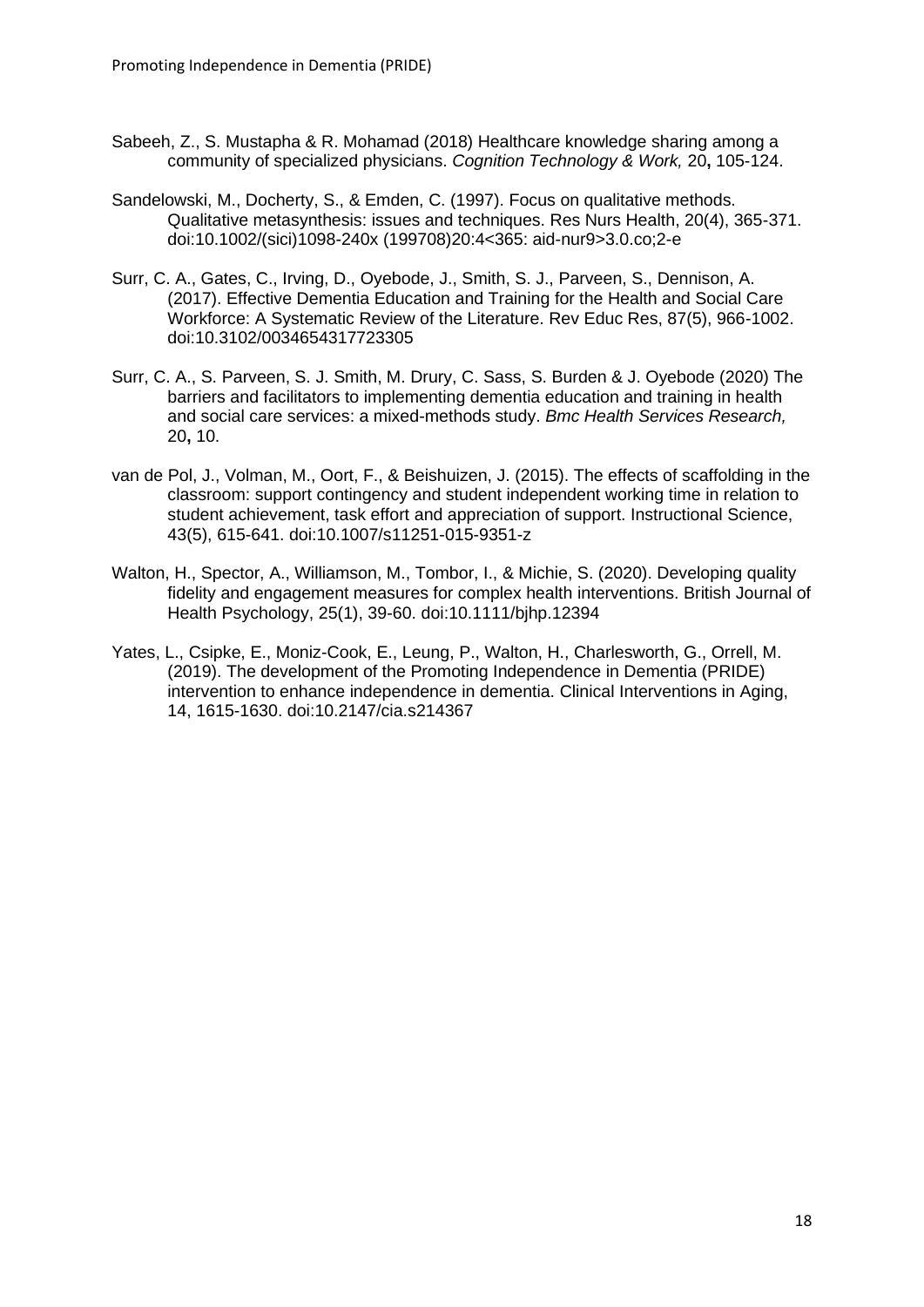# **Figure 1 The process of development and evaluation of the PRIDE training programme**

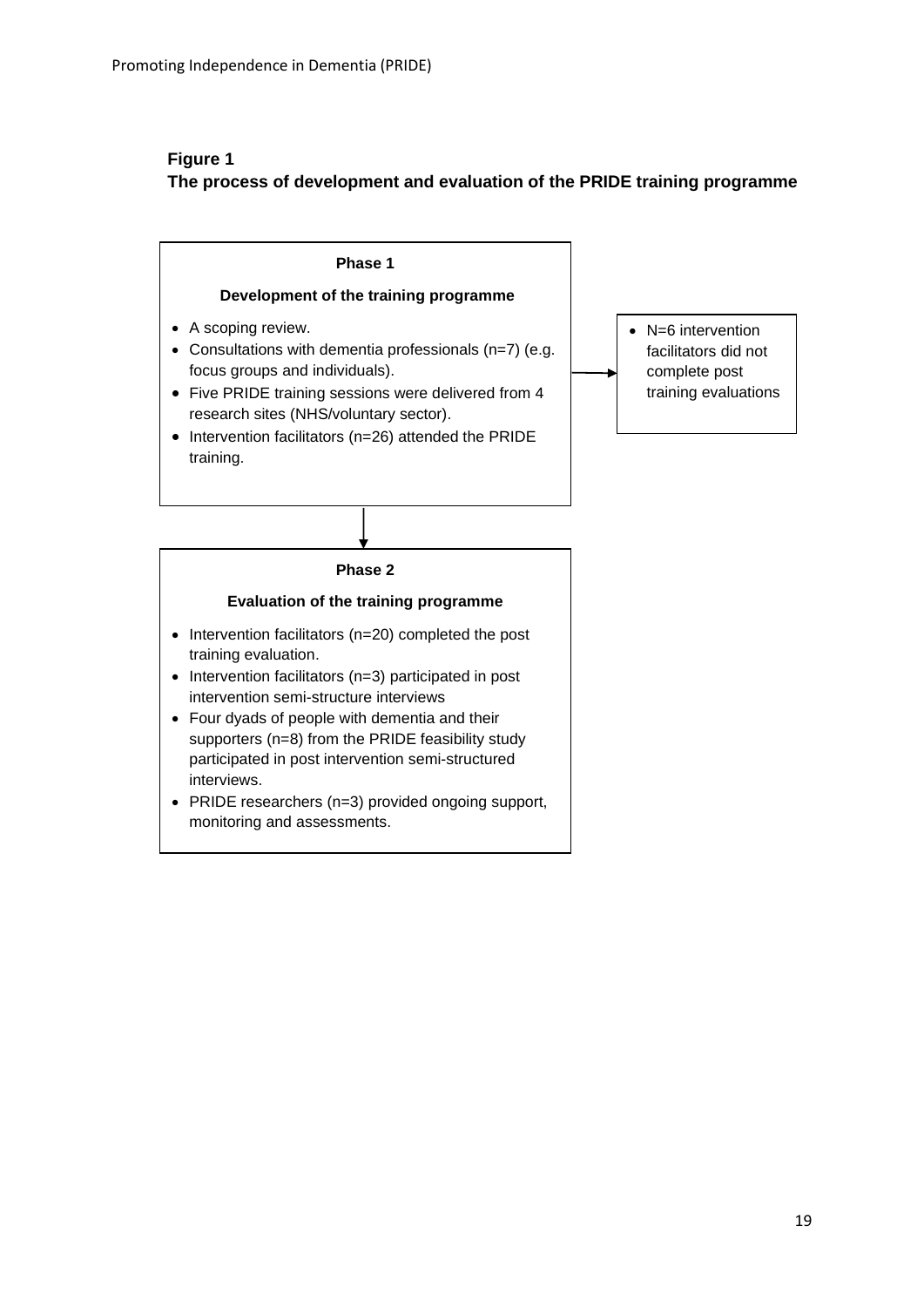# **Table 1a, Topic guide for consultations**

#### **1. Professional background**

- What is your current role in your organisation?
- What qualification is required to become a dementia advisor?
- **2. Your experiences and skills in psychosocial research**
	- Have you had any experiences in participating in dementia research and delivering psychosocial interventions in dementia? Or attended any training to deliver psychosocial interventions?

# 3. **Your existing experiences and skills**

- What experiences and skills you will bring to the research project?
- If you have not had any experiences and skills in delivering psychosocial interventions, what would like to learn, particularly to deliver the PRIDE social intervention?

# **4. PRIDE intervention facilitators training design.**

- What training methods will be useful and meet the learner training needs?
- What information will the training and the training manual include?
- How to assess learner support needs?

### **Table 1b Topic guides for post training evaluation for intervention facilitators**

- 1. How would you rate the training overall?
- 2. Was the length of the training suitable?
- 3. Did the training meet your objectives? Please add comments.
- 4. Was the level of the training suitable?
- 5. What was most useful today?
- 6. To what extent did the training help you to increase your understanding of the PRIDE social intervention?
- **7.** Which aspects of the training could be improved?

#### **Table 1c Topic guides for post social intervention semi-structured interviews with intervention facilitators**

- 1. To what degree were the skills and knowledge taught in training useful for delivering the social intervention? e.g. practical skills, theoretical knowledge?
- 2. Did you use the intervention facilitators training manual alongside the PRIDE manual? If so, did how did this work? If not, why not?
- 3. Which parts of the intervention facilitators training manual are most useful when delivering social intervention session?
- 4. Which parts of the intervention facilitators training manual might need to change? If so, what changes would you make? e.g. omitting content (and what?), adding content (and what?)
- 5. Have you experienced any barriers to applying what you learned in training to the social intervention?

#### **Table 1d, Topic guides for post social intervention interview with people with dementia and their supporters**

1. How was your experience of working with intervention facilitators?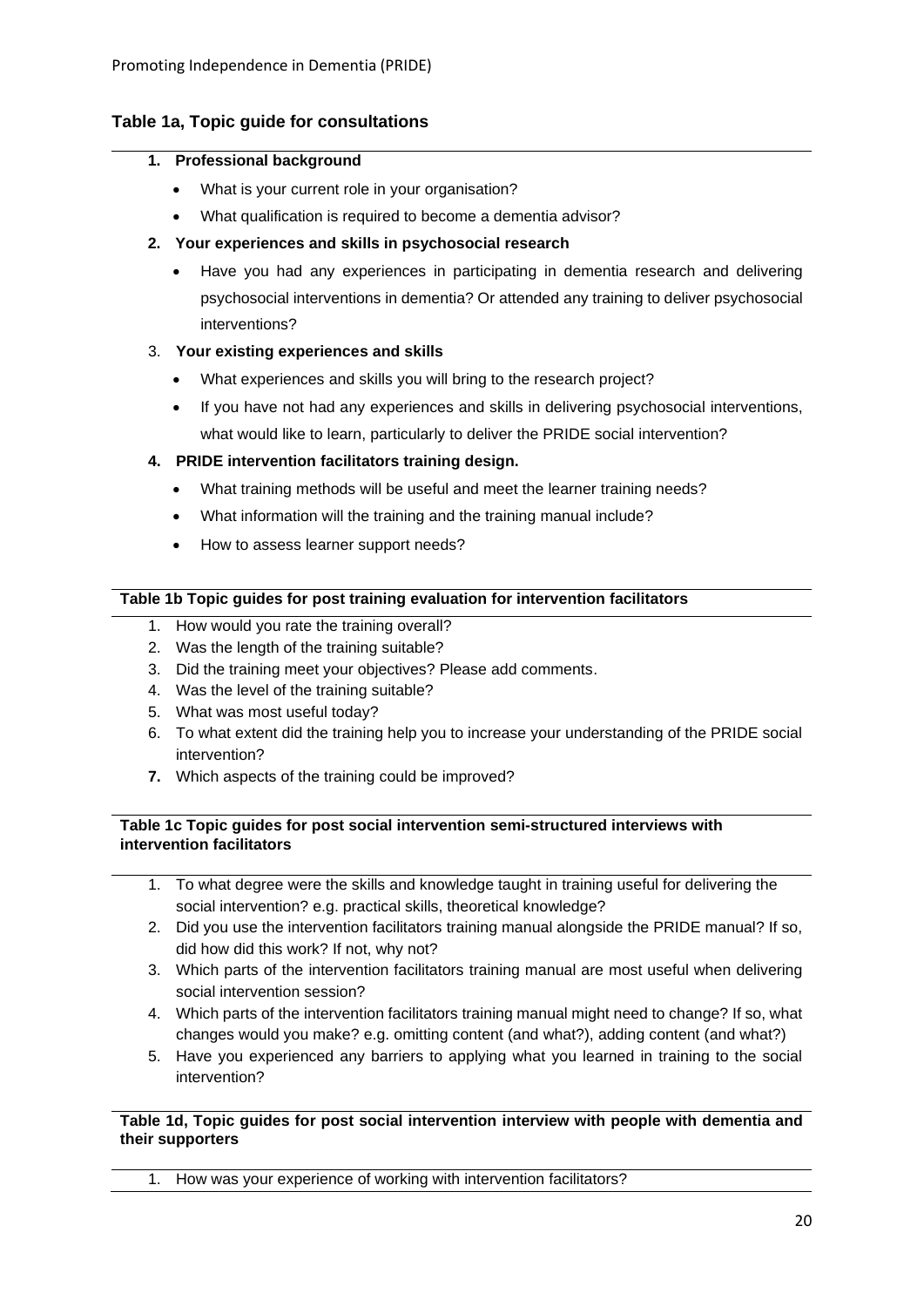- 2. Did you make any changes to your activities/lifestyle/actions related to taking part in this program? If so, what changes did you make? Why? If not, why not?
- 3. What are your perceptions about intervention facilitators delivering the social intervention?
- 4. What is your experience taking part in discussion of planned activity?

# **Table 2, Intervention facilitators and participants took part in the Kirkpatrick evaluation process.**

| <b>Intervention facilitators</b> | Dementia advisors (n=11) (43%)<br>$\bullet$                              |  |  |
|----------------------------------|--------------------------------------------------------------------------|--|--|
| attended one-day the             | Dementia clinical researchers (n=7) (27%)<br>٠                           |  |  |
| training $(n=26)$                | Dementia nurses (n=4) (15%)<br>$\bullet$                                 |  |  |
|                                  | Allied health professionals (e.g. managers) (n=4) (15%)<br>$\bullet$     |  |  |
| <b>Intervention facilitators</b> | Dementia advisors (n=7) (35%)<br>$\bullet$                               |  |  |
| completed the post               | Dementia clinical researchers (n=5) (25%)<br>$\bullet$                   |  |  |
| training evaluation (n=20)       | Dementia nurses (n=4) (20%)<br>$\bullet$                                 |  |  |
|                                  | Allied health professionals (e.g. managers) (n=4) (20%)<br>$\bullet$     |  |  |
| <b>Intervention facilitators</b> | Intervention facilitators did not deliver the intervention (n=12) due to |  |  |
| went on to deliver the           | high workload (n=6),<br>$\bullet$                                        |  |  |
| intervention (n=14)              | left the organisation $(n=2)$<br>$\bullet$                               |  |  |
|                                  | had no participants (n=4)<br>$\bullet$                                   |  |  |
|                                  |                                                                          |  |  |
| <b>Intervention facilitators</b> | Intervention facilitators were approached for the interviews (n=6)       |  |  |
| participated in the post         | Declined due to work commitment (n=1)<br>$\bullet$                       |  |  |
| intervention interviews          | Left the organisation $(n=1)$<br>$\bullet$                               |  |  |
| $(n=3)$                          | Did not deliver the intervention $(n=1)$<br>$\bullet$                    |  |  |
| People with dementia and         | People with dementia                                                     |  |  |
| their supporter participated     | Mean age<br>$\bullet$                                                    |  |  |
| in the post intervention         | Gender<br>$\bullet$                                                      |  |  |
| <b>interviews</b>                |                                                                          |  |  |
| $(n=8)$                          | Supporters                                                               |  |  |
|                                  | Mean age<br>٠                                                            |  |  |
|                                  |                                                                          |  |  |
|                                  | Gender                                                                   |  |  |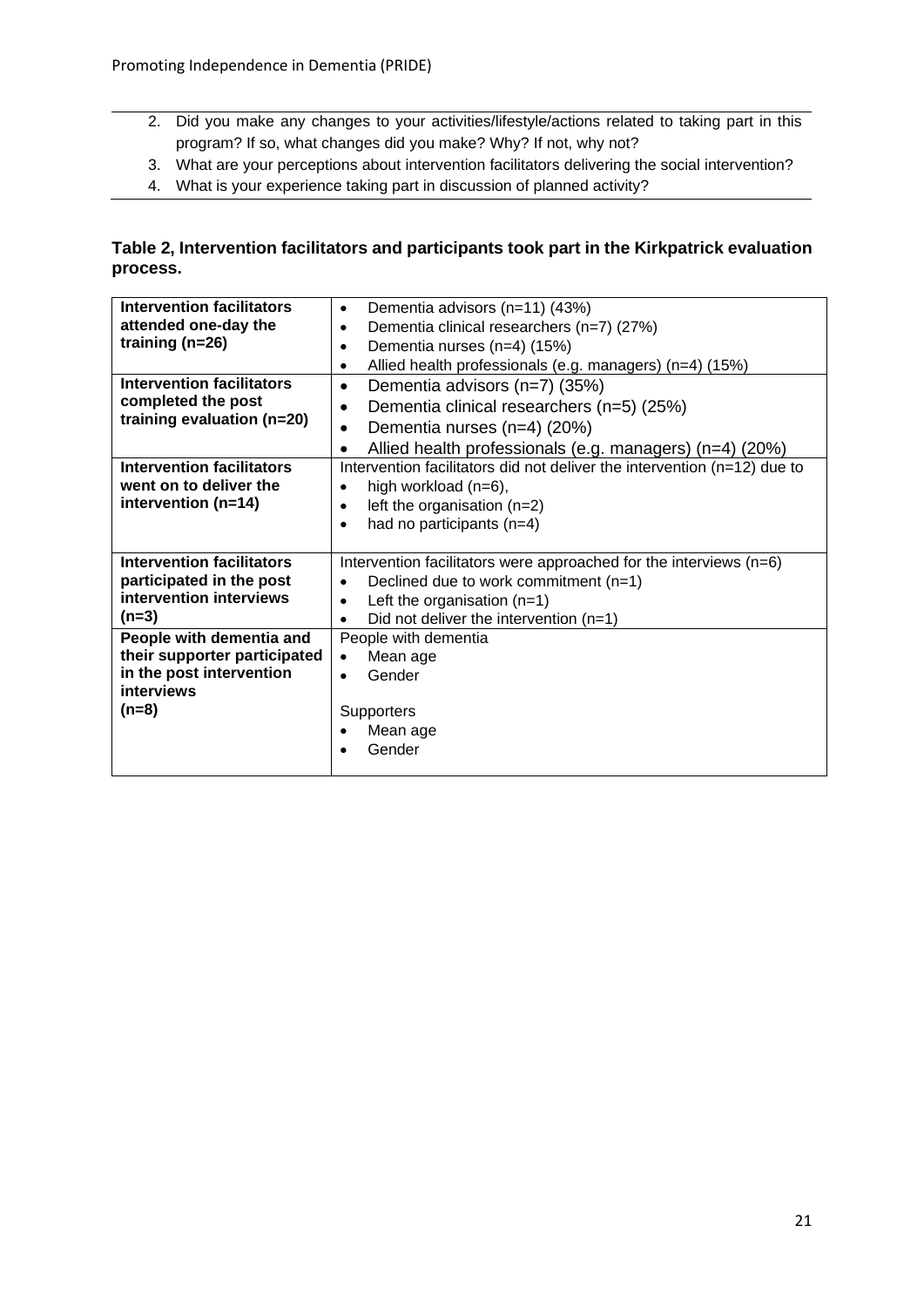|  |  |  | Table 3 - The PRIDE training manual |  |
|--|--|--|-------------------------------------|--|
|--|--|--|-------------------------------------|--|

| <b>Topic</b>                                                           | <b>Training content</b>                                                                                                                                                                                                                                                                                                                                                                                                                                                                                                                                                                                                                                                                                                                                         |
|------------------------------------------------------------------------|-----------------------------------------------------------------------------------------------------------------------------------------------------------------------------------------------------------------------------------------------------------------------------------------------------------------------------------------------------------------------------------------------------------------------------------------------------------------------------------------------------------------------------------------------------------------------------------------------------------------------------------------------------------------------------------------------------------------------------------------------------------------|
| <b>Dementia Services</b>                                               | • Overview of dementia advice services<br>• Role of intervention facilitators                                                                                                                                                                                                                                                                                                                                                                                                                                                                                                                                                                                                                                                                                   |
| <b>The PRIDE social</b><br>intervention feasibility<br>study           | • Aims and objectives<br>• PRIDE intervention facilitator's role<br>The PRIDE research and social intervention procedure<br>$\bullet$<br>• Support to intervention facilitators                                                                                                                                                                                                                                                                                                                                                                                                                                                                                                                                                                                 |
| Theory of social<br>participation and<br>communication<br>competencies | • Capability, opportunity and motivation-behaviour model<br>• Self-management approach<br>Social network and activities<br>• Selection, Optimization, Compensation model<br>• Guides and "hints" to interpersonal communicational<br>skills and techniques to engage with the person<br>• Problem-solving strategies                                                                                                                                                                                                                                                                                                                                                                                                                                            |
| <b>Intervention facilitator's</b><br>training                          | • What does the PRIDE manual contain?<br>Resources & information<br>Case stories<br>• Three core topics and seven choices of topics<br>• When is the manual used?<br>• How does the menu system work?                                                                                                                                                                                                                                                                                                                                                                                                                                                                                                                                                           |
| <b>Social intervention:</b><br>session 1                               | • PRIDE profile; PRIDE guide and complete PRIDE profile<br>• Key information; finding a balance, people and<br>connections and keeping going<br>• Choice of topics; choose 3 topics from keeping mental<br>health, physical health, socially active, making<br>decisions, getting your message across, what does it<br>mean to be told you have dementia? and keeping<br>healthy.<br>• Plan: plan an action or activity using the chosen topic<br>resources. This process helps the person to achieve<br>their goals<br>• Do: explain how record progress between sessions<br>• Review and support: give positive feedback and<br>opportunity to ask questions, provide contact details and<br>methods of future support<br>• Next session; set a time and date |